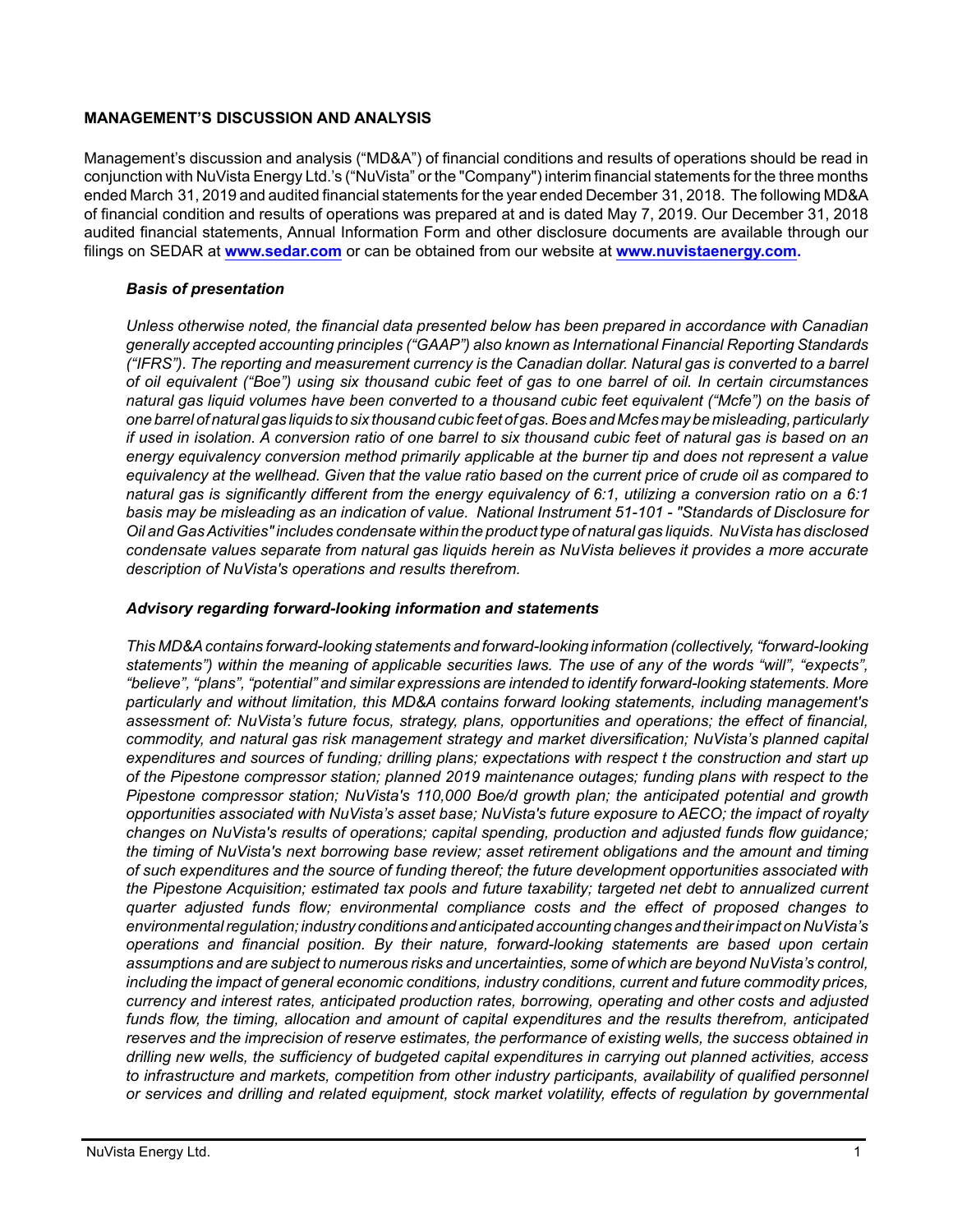*agencies including changes in environmental regulations, tax laws and royalties; the ability to access sufficient capital from internal sources and bank and equity markets; and including, without limitation, those risks considered under "Risk Factors" in our Annual Information Form. Readers are cautioned that the assumptions used in the preparation of such information, although considered reasonable at the time of preparation, may prove to be imprecise and, as such, undue reliance should not be placed on forward-looking statements. NuVista's actual results, performance or achievement could differ materially from those expressed in, or implied by, these forward-looking statements, or if any of them do so, what benefits NuVista will derive therefrom. NuVista has included the forward-looking statements in this MD&A in order to provide readers with a more complete perspective on NuVista's future operations and such information may not be appropriate for other purposes. NuVista disclaims any intention or obligation to update or revise any forward-looking statements, whether as a result of new information, future events or otherwise, except as required by law.*

#### *Non-GAAP measurements*

*Within the MD&A, references are made to terms commonly used in the oil and natural gas industry. Management uses "adjusted funds flow", "adjusted funds flow per share", "operating netback", "corporate netback", "capital expenditures" and "net debt" to analyze performance and leverage. These terms do not have any standardized meaning prescribed by IFRS and therefore may not be comparable to similar measures presented by other companies where similar terminology is used. For further information refer to the section "Non-GAAP measures" within this MD&A.* 

#### *Description of business*

NuVista is an exploration and production company actively engaged in the development, delineation and production of condensate, oil and natural gas reserves in the Western Canadian Sedimentary Basin. NuVista's focus is on the scalable and repeatable condensate-rich Montney formation in the Alberta Deep Basin ("Wapiti Montney"). The common shares of NuVista trade on the Toronto Stock Exchange ("TSX") under the symbol NVA.

## *Asset Transactions*

On September 6, 2018, the Company closed the acquisition of Cenovus Pipestone ULC and Cenovus Pipestone Partnership (the "Pipestone Acquisition") which held assets in the Pipestone area of Northwest Alberta (the "Acquired Assets") for \$619.4 million including customary adjustments. Subsequently, all of the Acquired Assets were assumed by NuVista and the partnership and ULC were dissolved. The Acquired Assets are situated primarily in the condensaterich Alberta Triassic Montney fairway on 35,250 net acres of land featuring four layers of Montney development, and represented a 29% increase to the Company's Montney land position, adding approximately 9,600 Boe/d per year of production and significant infrastructure. The Pipestone Acquisition was funded with the Company's expanded credit facilities and the issuance of 47.4 million common shares at a price of \$8.10 per share for gross proceeds of \$384.1 million.

## *Drilling activity*

|                                                 | Three months ended March 31 |        |  |
|-------------------------------------------------|-----------------------------|--------|--|
| Number of wells                                 | 2019                        | 2018   |  |
| Wells drilled - gross (net) $(1)$               | 15(15.0)                    | 8(8.0) |  |
| Wells completed - gross (net) $(2)$             | 14 (14.0)                   | 8(8.0) |  |
| Wells brought on production - gross (net) $(3)$ | 9(8.8)                      | 4(4.0) |  |

 $(1)$  Based on rig release date.

(2) Based on frac end date.

<sup>(3)</sup> Based on first production date of in-line test or on production and tied-in to permanent facilities.

For the three months ended March 31, 2019, NuVista drilled 14 (14.0 net) Montney natural gas wells and 1 (1.0 net) oil well, compared to 7 (7.0 net) Montney natural gas wells and 1 (1.0 net) water disposal well in the comparable period of 2018.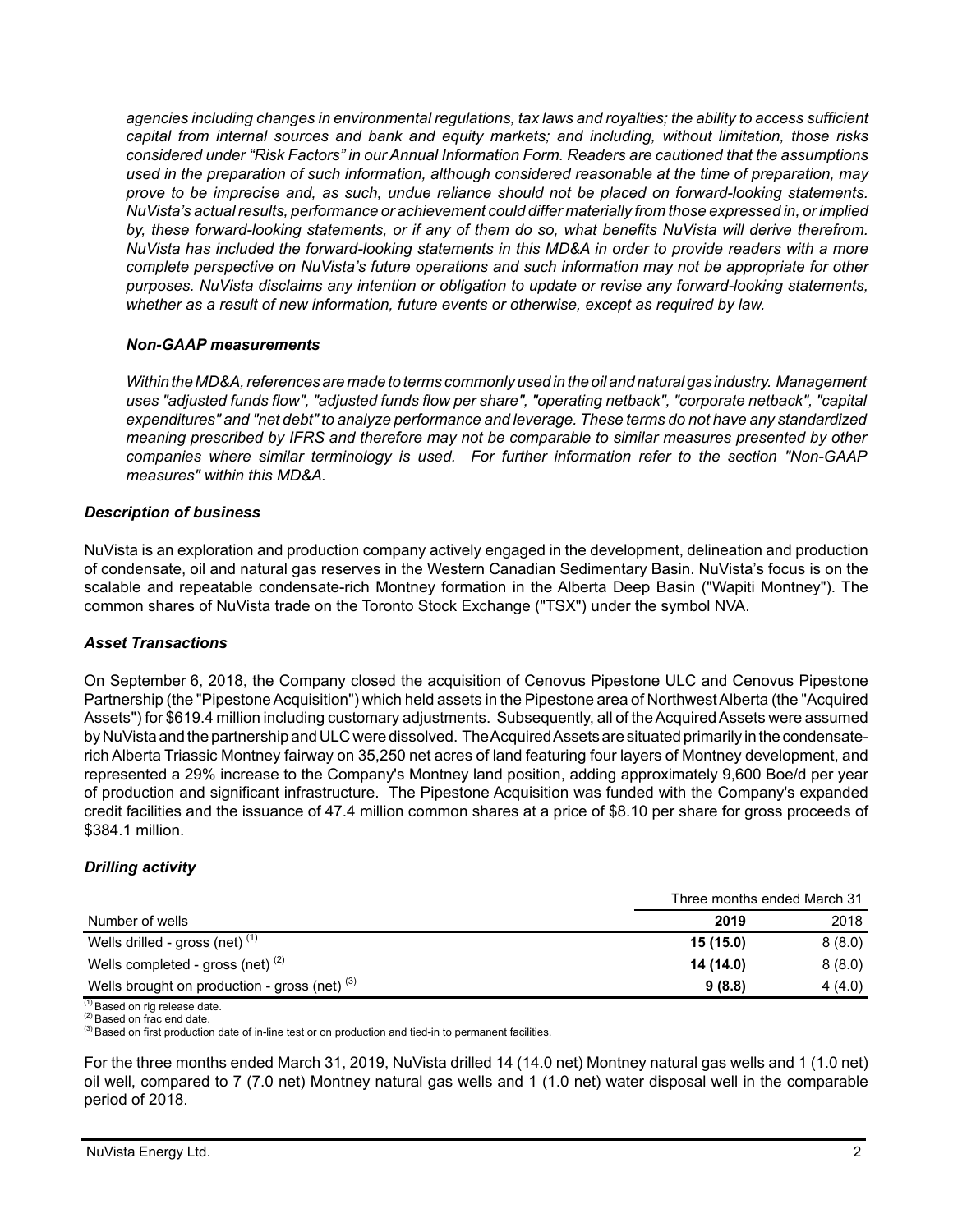All wells in 2019 and 2018 were drilled with a 100% success rate and an average working interest of 100% and 100% respectively.

### *Production*

|                                          | Three months ended March 31 |         |          |  |
|------------------------------------------|-----------------------------|---------|----------|--|
|                                          | 2019                        | 2018    | % Change |  |
| Natural gas (Mcf/d)                      | 159,224                     | 132,717 | 20       |  |
| Condensate & oil (Bbls/d)                | 12.752                      | 11.313  | 13       |  |
| Natural gas liquids ("NGLs") (Bbls/d)    | 4.549                       | 2.667   | 71       |  |
| Total (Boe/d)                            | 43.839                      | 36,099  | 21       |  |
| Condensate, oil & NGLs weighting (1) (2) | 39%                         | 39%     |          |  |
| Condensate & oil weighting $(2)$         | 29%                         | 31%     |          |  |

 $(1)$  NGLs include butane, propane and ethane.

 $(2)$  Product weighting is based on total production.

Production for the three months ended March 31, 2019 increased 21% over the comparative period of 2018 as a result of production increases from continued drilling of Montney wells and the incremental production associated with the Pipestone Acquisition, partially offset by declines and a plant turnaround at our Elmworth compressor station. First quarter production of 43,839 Boe/d decreased 11% from fourth quarter 2018 production of 49,060 Boe/d, primarily as a result of the plant turnaround and wells temporarily shut in as planned due to offsetting fracing operations and temporary freezeoffs during the unusually cold winter weather. Condensate & oil volume weighting of 29% was slightly lower than the 31% in the prior year comparative period, and 30% in the fourth quarter of 2018 due to normal fluctuations and well phasing.

## *Pricing*

|                                                       | Three months ended March 31 |       |                 |  |
|-------------------------------------------------------|-----------------------------|-------|-----------------|--|
|                                                       | 2019                        | 2018  | $%$ change      |  |
| Realized selling prices (1) & (2)                     |                             |       |                 |  |
| Natural gas (\$/Mcf)                                  | 3.92                        | 3.50  | 12 <sup>2</sup> |  |
| Condensate & oil (\$/Bbl)                             | 60.19                       | 73.69 | (18)            |  |
| NGLs (\$/Bbl)                                         | 21.32                       | 33.31 | (36)            |  |
| Barrel of oil equivalent (\$/Boe)                     | 33.98                       | 38.40 | (12)            |  |
| <b>Benchmark pricing</b>                              |                             |       |                 |  |
| Natural gas - AECO 5A daily index (Cdn\$/Mcf)         | 2.62                        | 2.08  | 26              |  |
| Natural gas - AECO 7A monthly index (Cdn\$/Mcf)       | 1.94                        | 1.86  | 4               |  |
| Natural gas - NYMEX (monthly) (US\$/MMbtu)            | 3.15                        | 3.00  | 5               |  |
| Natural gas - Chicago Citygate (monthly) (US\$/MMbtu) | 3.35                        | 3.27  | 2               |  |
| Natural gas - Dawn (daily) (US\$/MMbtu)               | 2.91                        | 3.03  | (4)             |  |
| Natural gas - Malin (monthly) (US\$/MMbtu)            | 3.88                        | 2.51  | 55              |  |
| Oil - WTI (US\$/BbI)                                  | 54.90                       | 62.87 | (13)            |  |
| Oil - Edmonton Par - (Cdn\$/Bbl)                      | 66.44                       | 72.13 | (8)             |  |
| Condensate - Condensate @ Edmonton (Cdn\$/Bbl)        | 67.13                       | 79.75 | (16)            |  |
| Exchange rate - (Cdn\$/US\$)                          | 1.33                        | 1.27  | 5               |  |

<sup>(1)</sup> Prices exclude price risk management realized and unrealized gains and losses on financial derivative commodity contracts but includes gains and losses on physical sale contracts and natural gas price diversification.

(2) The average condensate and NGLs selling price is net of pipeline tariffs and fractionation fees.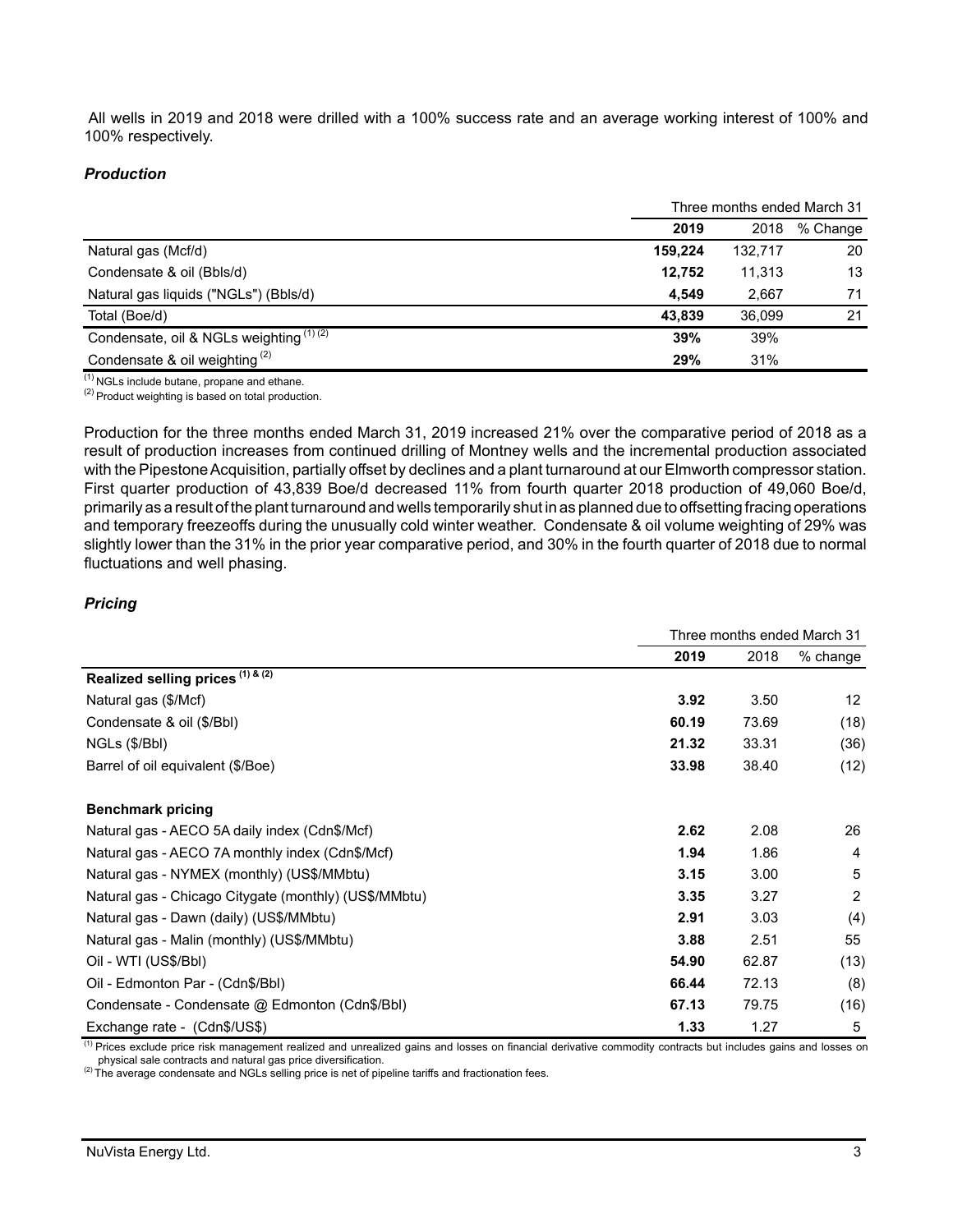Global oil prices began to recover in the first quarter of 2019 with the WTI benchmark averaging US\$54.90/Bbl after falling below US\$50.00/Bbl in December. US production growth continued its upward trajectory and production waivers given to Iran allowed for more supply than anticipated. This led to storage builds in the fourth quarter of 2018 and a softening of global oil prices. In December, OPEC and other nations agreed to a 1.2 million Bbl/d production cut to stabilize the global oil market and prices have been improving since then. Canadian heavy oil differentials widened in a sudden and unprecedented fashion in the fourth quarter of 2018 and this temporarily but significantly pressured the light oil market and also the condensate market. In December, the Alberta Government announced a mandated temporary oil supply curtailment which had the immediate effect of improving heavy oil, light oil and condensate differentials starting in January 2019 and this continued throughout the first quarter. Condensate prices continued to outperform light oil prices with the Edmonton marker averaging C\$67.13/Bbl for the quarter. The oil supply curtailment does not apply to condensate or to NuVista.

There has been sizable growth in US gas production in 2018 primarily from the Marcellus play along with associated gas from liquids production. This production growth was offset by growth in US liquid natural gas ("LNG") exports, exports to Mexico, and strong power demand. The significant storage deficit continued throughout the winter heating season. NYMEX gas prices were down slightly compared to the fourth quarter of 2018 averaging US\$3.15/MMbtu. Eastern North American and MidWest prices were similar to NYMEX gas prices in the first quarter and Malin prices were a bit stronger. Gas production growth in Western Canada along with a slow start to winter led to continued weak AECO gas prices. AECO gas prices averaged \$1.94/Mcf in the first quarter of 2019 representing an increase of 2% from \$1.90/Mcf in the fourth quarter of 2018 and a 4% increase from the first quarter of 2018.

#### *Revenue*

#### *Petroleum and natural gas revenues*

|                                          |         |                 | Three months ended March 31 |                 |
|------------------------------------------|---------|-----------------|-----------------------------|-----------------|
|                                          | 2019    |                 | 2018                        |                 |
| (\$ thousands, except % amounts)         | \$      | $%$ of<br>total |                             | $%$ of<br>total |
| Natural gas <sup>(1)</sup>               | 56,257  | 42              | 41.737                      | 34              |
| Condensate & oil                         | 69.077  | 52              | 75.025                      | 60              |
| NGLs <sup>(2)</sup>                      | 8.730   | 6               | 7.994                       | 6               |
| Total petroleum and natural gas revenues | 134,064 |                 | 124,756                     |                 |

 $\frac{(1)}{(1)}$ Natural gas revenue includes price risk management gains and losses on physical delivery sale contracts. For the three months ended March 31, 2019, our physical delivery sales contracts resulted in a loss of \$0.6 million (2018 – \$4.2 million gain).

(2) Includes butane, propane, and ethane and an immaterial amount of sulphur revenue.

For the three months ended March 31, 2019, petroleum and natural gas revenues increased7% over the comparable period of 2018, due primarily to a 21% increase in production offset by a 12% decrease in average per Boe realized price for the quarter.

Condensate & oil volumes of 29% of total production in the first quarter of 2019, amounted to 52% of total petroleum and natural gas revenues. As a result of weaker condensate prices that began in the fourth quarter of 2018 and extended throughout most of the first quarter of 2019, combined with a slightly lower condensate & oil weighting, condensate & oil sales as a percentage of total petroleum and natural gas revenues was lower than the comparative average of 60%.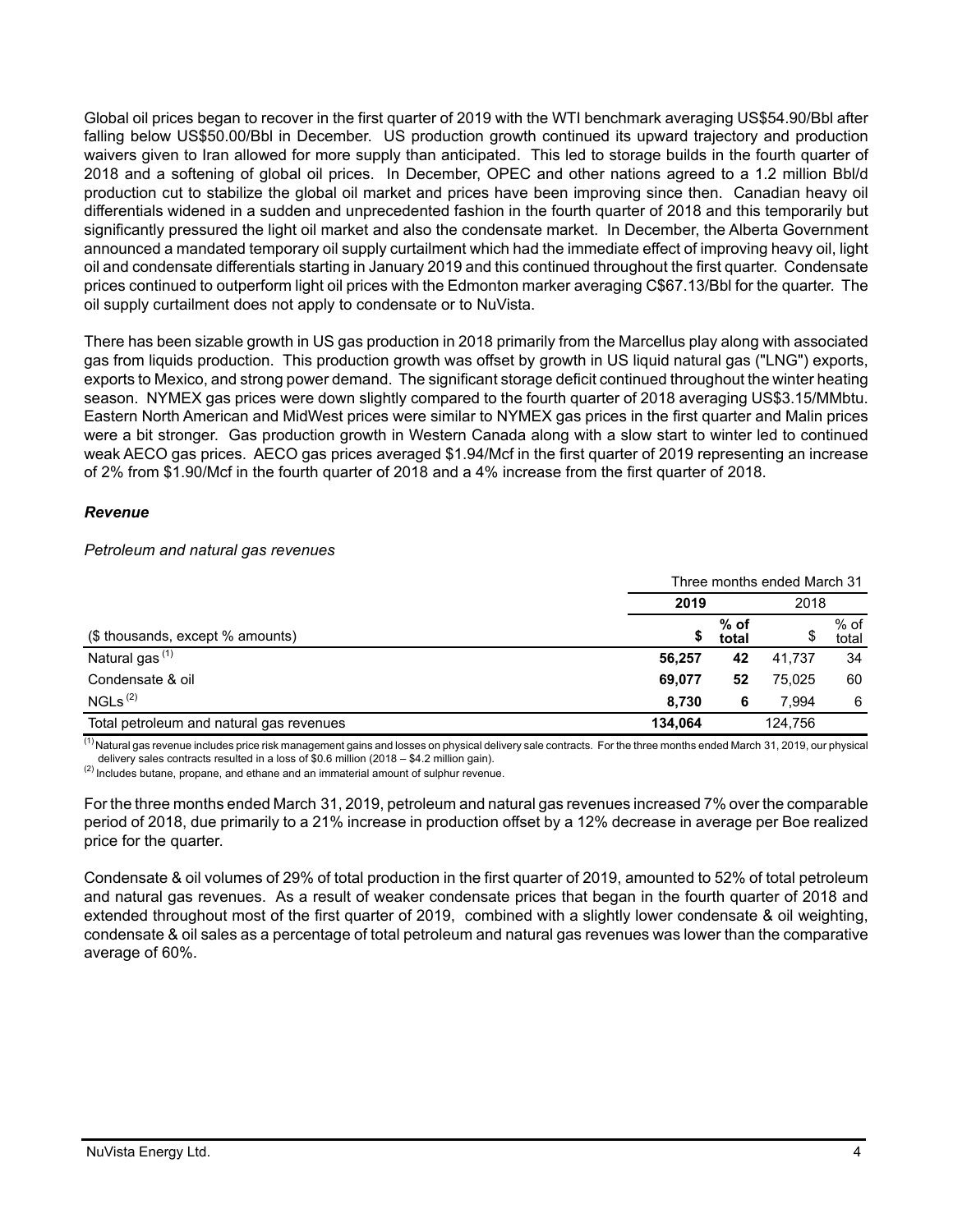### *Natural gas revenue*

A breakdown of natural gas revenue is as follows:

|                                                 |        | Three months ended March 31 |        |        |  |
|-------------------------------------------------|--------|-----------------------------|--------|--------|--|
|                                                 | 2019   |                             | 2018   |        |  |
| (\$ thousands, except per unit amounts)         |        | \$/Mcf                      | S      | \$/Mcf |  |
| Natural gas revenue - AECO reference price (1)  | 27.294 | 1.94                        | 22.094 | 1.86   |  |
| Heat/value adjustment <sup>(2)</sup>            | 2.347  | 0.17                        | 1,983  | 0.17   |  |
| Transportation revenue <sup>(3)</sup>           | 7.289  | 0.52                        | 5.105  | 0.43   |  |
| Natural gas market diversification revenue      | 19.975 | 1.34                        | 8.404  | 0.69   |  |
| AECO physical delivery sales contract gains (4) | (648)  | (0.05)                      | 4,151  | 0.35   |  |
| Total natural gas revenue                       | 56,257 | 3.92                        | 41.737 | 3.50   |  |

(1) Average AECO 7A monthly index.

(2) Based on NuVista's historical adjustment of 9-10%.

<sup>(3)</sup> Cost of gas transportation from the transfer of custody sales point to the final sales point.

(4) Excludes price risk management realized and unrealized gains and losses on financial derivative commodity contracts but includes gains and losses on physical sale contracts.

For the three months ended March 31, 2019, natural gas revenue increased 35% over the comparable period of 2018, due to a 20% increase in production and a 12% increase in realized selling prices.

The Company's first quarter physical natural gas sales portfolio was based on the following physical fixed price contracts or physical market deliveries:

|                             | Three months ended March 31 |       |  |
|-----------------------------|-----------------------------|-------|--|
|                             | 2019                        | 2018  |  |
| AECO physical deliveries    | 34%                         | 47%   |  |
| Dawn physical deliveries    | 27%                         | 33%   |  |
| Malin physical deliveries   | 24%                         | $-\%$ |  |
| Chicago physical deliveries | 15%                         | 20%   |  |

NuVista receives a premium to the AECO spot gas price due to the higher heat content of its natural gas production, as well as the various gas marketing and transportation arrangements that the Company has in place to diversify and gain exposure to alternative natural gas markets in North America to limit its exposure to spot AECO pricing. For the three months ended March 31, 2019, the Company delivered 34% of its gas to AECO of which 6% was under AECO physical fixed price delivery sales contracts. NuVista delivered approximately 27% of its natural gas production to Dawn, 24% to Malin, and 15% to Chicago.

NuVista's exposure to AECO floating prices was limited to approximately 8% of forecast volumes in the first quarter of 2019 as a result of this market egress, and the inclusion of pre-existing financial delivery sales contracts at prices that are higher than current market prices as disclosed in section (b) under "Commodity price risk management*".* NuVista's existing contracts for firm transportation on export pipelines coupled with the financial NYMEX basis natural gas sales price derivative contracts will result in long term price diversification and exposure to AECO floating pricing limited to approximately 10%-25% of volumes in 2019 and beyond.

Excluding the impact of realized gains on physical sales contracts, the average selling price for natural gas for the three months ended March 31, 2019 was \$3.97/Mcf compared to \$3.15/Mcf for the comparative period of 2018, and \$3.62/Mcf in the fourth quarter of 2018.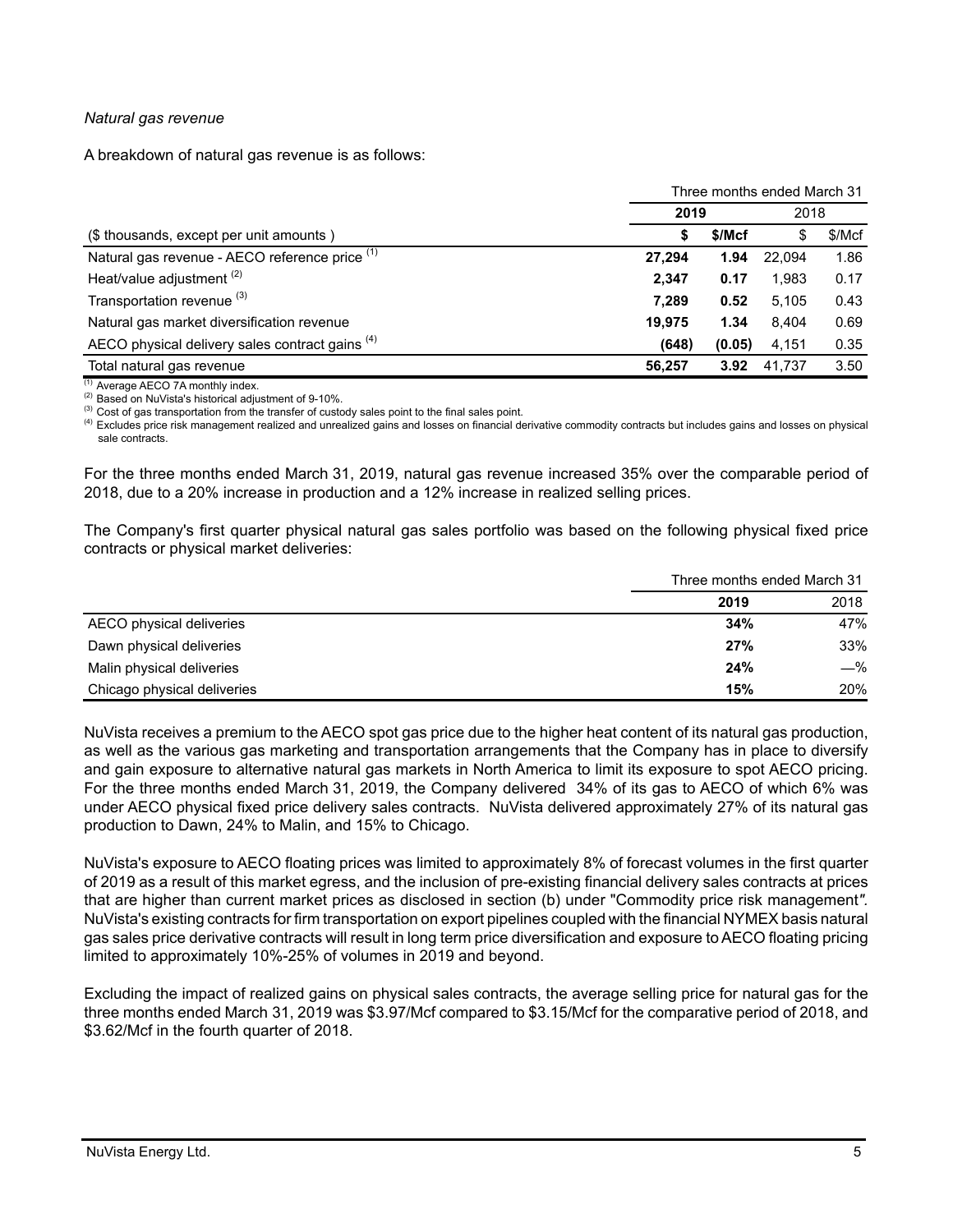## *Condensate & oil revenue*

For the three months ended March 31, 2019, condensate & oil revenue decreased 8% over the comparable period of 2018 due to a 13% increase in production offset by a 18% decrease in average realized selling price.

Strong demand for condensate & oil in Alberta results in benchmark condensate prices at Edmonton trading at a premium to Canadian light oil prices. NuVista's realized condensate & oil prices include adjustments for pipeline tariffs to Edmonton and quality differentials. Condensate & oil realized selling prices averaged \$60.19/Bbl in the three months ended March 31, 2019, a decrease of 18% from \$73.69/Bbl for the comparable period of 2018.

## *NGL revenue*

For the three months ended March 31, 2019, NGL revenue increased 9% over the comparable period of 2018, due to a 71% increase in production partially offset by a 36% decrease in average realized selling price.

# *Commodity price risk management*

NuVista has a disciplined commodity price risk management program as part of its financial risk management strategy. The purpose of this program is to reduce volatility in financial results and help stabilize adjusted funds flow against the unpredictable commodity price environment. NuVista's Board of Directors has authorized the use of fixed price, put option and costless collar contracts ("Fixed Price Contracts"), and approved the terms of NuVista's commodity price risk management program to allow the securing of minimum prices of the following:

| (% of net forecast after royalty production) | First 18 month<br>forward period | Following 18 month<br>forward period | Following 24 month<br>forward period |
|----------------------------------------------|----------------------------------|--------------------------------------|--------------------------------------|
| Natural Gas Fixed Price Contracts            | up to $70\%$                     | up to $60\%$                         | up to $50\%$                         |
| Crude Oil Fixed Price Contracts              | up to $70\%$                     | up to $60\%$                         | up to $30\%$                         |

The Board of Directors has set limits for entering into natural gas basis differential contracts that are the lesser of 50% of forecast natural gas production, net of royalties, or the volumes that would bring the combined natural gas basis differential contracts and natural gas fixed price contracts to 100% of forecast natural gas production, net of royalties. In addition, a maximum volume of up to 150,000 MMbtu/day has been approved, with a term of 7 years from the date any such swap is entered into.

Hedges on crude oil, natural gas liquids, natural gas, differentials and basis may be made in Canadian or U.S. dollars at the time the position is established and the position may be hedged to Canadian or U.S. dollars, as the case may be, during the term of the applicable hedge. Foreign currency of interest payments and of long-term debt, if there is that exposure, may also be hedged back to the Canadian dollar.

|                                      | Three months ended March 31    |                           |                      |                         |                           |                      |  |  |
|--------------------------------------|--------------------------------|---------------------------|----------------------|-------------------------|---------------------------|----------------------|--|--|
| (\$ thousands)                       |                                | 2019                      |                      |                         | 2018                      |                      |  |  |
|                                      | <b>Realized</b><br>gain (loss) | Unrealized<br>gain (loss) | Total<br>gain (loss) | Realized<br>gain (loss) | Unrealized<br>gain (loss) | Total<br>gain (loss) |  |  |
| Natural gas                          | (2, 597)                       | (22, 338)                 | (24, 935)            | 614                     | 25.029                    | 25.643               |  |  |
| Condensate & oil                     | 5.304                          | (44, 566)                 | (39, 262)            | (5,903)                 | (14, 197)                 | (20, 100)            |  |  |
| Foreign exchange                     |                                |                           |                      |                         | 303                       | 303                  |  |  |
| Gain (loss) on financial derivatives | 2,707                          | (66, 904)                 | (64, 197)            | (5,289)                 | 11,135                    | 5,846                |  |  |

During the first quarter of 2019, the commodity price risk management program resulted in a total loss of \$64.2 million, compared to a total gain of \$5.8 million for the comparable period of 2018 and a total gain of \$119.3 million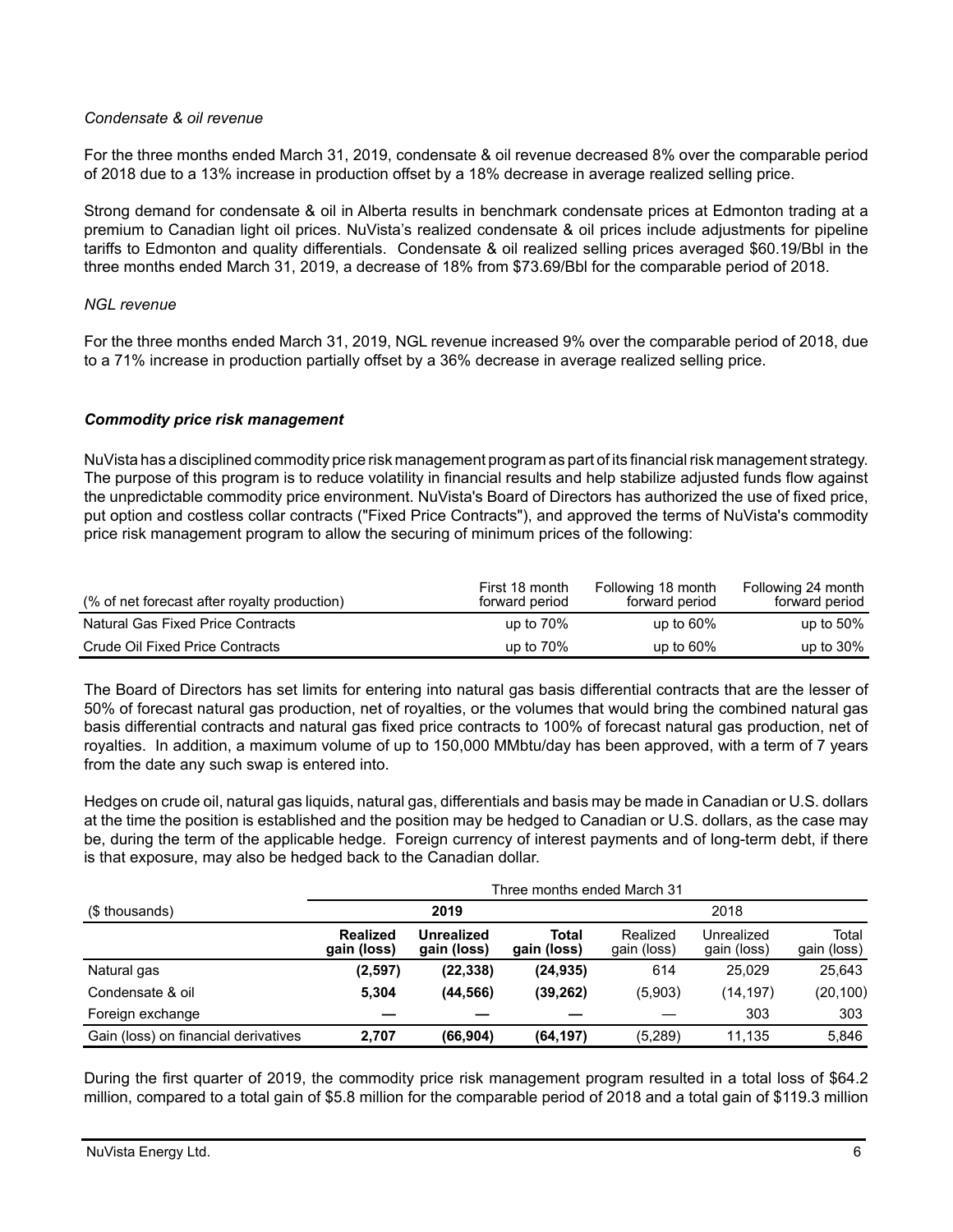in the fourth quarter of 2018. The fair value of financial derivative contracts are recorded in the financial statements. Unrealized gains and losses are the change in mark to market values or fair value of financial derivative contracts in place at the end of the quarter compared to the start of the quarter. The significant unrealized loss in the first quarter is a result of higher WTI and AECO forward strip pricing at the end of the quarter compared to the beginning of the quarter and the resulting decrease in the value of oil and gas derivative contracts in place at the end of the quarter. Due to increased volatility in oil and gas prices and the related forward strips pricing, the impact of unrealized gains and/or losses on overall earnings in a particular reporting period can be substantial, as was the case in the fourth quarter of 2018 and the first quarter of 2019.

Nuvista has significant hedges currently in place, with approximately 61% of 2019 condensate production hedged at a floor C\$ WTI price of 79.58/Bbl, and approximately 52% of 2019 natural gas production hedged at a floor AECO price of \$2.13/Mcf.

Price risk management losses on our physical delivery sale contracts, which are included in total petroleum and natural gas revenues, totaled \$0.6 million for the three months ended March 31, 2019 compared to a gain of \$4.2 million for the comparable period of 2018.

#### (a) Financial instruments

The following is a summary of financial derivatives contracts in place as at March 31, 2019:

|                | WTI fixed price swap |           |  |
|----------------|----------------------|-----------|--|
| Term $(1)$     | Bbls/d               | Cdn\$/Bbl |  |
| 2019 remainder | 5.253                | 76.72     |  |
| 2020           | 1,899                | 79.21     |  |

(1) Table presented as weighted average volumes and prices.

|                | C\$ WTI 3 Way Collar |           |           |           |  |
|----------------|----------------------|-----------|-----------|-----------|--|
| Term $(1)$     | Bbls/d               | Cdn\$/Bbl | Cdn\$/Bbl | Cdn\$/Bbl |  |
| 2019 remainder | 4.801                | 68.24     | 82.60     | 89.84     |  |
| 2020           | 2.699                | 67.41     | 82.33     | 89.72     |  |

 $<sup>(1)</sup>$  Table presented as weighted average volumes and prices.</sup>

|                | <b>AECO-NYMEX</b><br>basis swap |                              | <b>Chicago-NYMEX</b><br>basis swap |                              | <b>Malin-NYMEX</b><br>basis swap |                              | <b>AECO-Malin</b><br>basis swap |                              | Dawn-NYMEX<br>basis swap |                              |
|----------------|---------------------------------|------------------------------|------------------------------------|------------------------------|----------------------------------|------------------------------|---------------------------------|------------------------------|--------------------------|------------------------------|
| Term $(1)$     | <b>MMbtu/d</b>                  | <b>US\$/</b><br><b>MMbtu</b> | MMbtu/d                            | <b>US\$/</b><br><b>MMbtu</b> | <b>MMbtu/d</b>                   | <b>US\$/</b><br><b>MMbtu</b> | MMbtu/d                         | <b>US\$/</b><br><b>MMbtu</b> | <b>MMbtu/d</b>           | <b>US\$/</b><br><b>MMbtu</b> |
| 2019 remainder | 17,500                          | (0.94)                       | 11,109                             | (0.25)                       | 17,782                           | (0.40)                       | 10.000                          | 0.68                         | 2,218                    | (0.26)                       |
| 2020           | 47.500                          | (0.96)                       | 15,000                             | (0.25)                       | 11,667                           | (0.51)                       | 8,333                           | 0.68                         | 10,000                   | (0.26)                       |
| 2021           | 95.000                          | (0.98)                       | 15,000                             | (0.24)                       | 20,000                           | (0.66)                       |                                 |                              | 10,000                   | (0.26)                       |
| 2022           | 95,000                          | (0.97)                       | 12,493                             | (0.24)                       | 16,658                           | (0.66)                       |                                 |                              | 8,329                    | (0.26)                       |
| 2023           | 100.000                         | (1.01)                       |                                    |                              |                                  |                              |                                 |                              |                          |                              |
| 2024           | 100.000                         | (1.00)                       |                                    |                              |                                  |                              |                                 |                              |                          |                              |

 $<sup>(1)</sup>$  Table presented as weighted average volumes and prices.</sup>

|                | AECO fixed price swap |            | NYMEX fixed price swap |            | Dawn fixed price swap |            |  |
|----------------|-----------------------|------------|------------------------|------------|-----------------------|------------|--|
| Term $(1)$     | MMbtu/d               | US\$/MMbtu | MMbtu/d                | US\$/MMbtu | <b>MMbtu/d</b>        | US\$/MMbtu |  |
| 2019 remainder | 3.891                 | 1.30       | 40.564                 | 2.78       | 7.782                 | 2.50       |  |
| 2020           |                       |            | 20.833                 | 2.79       |                       |            |  |

 $<sup>(1)</sup>$  Table presented as weighted average volumes and prices.</sup>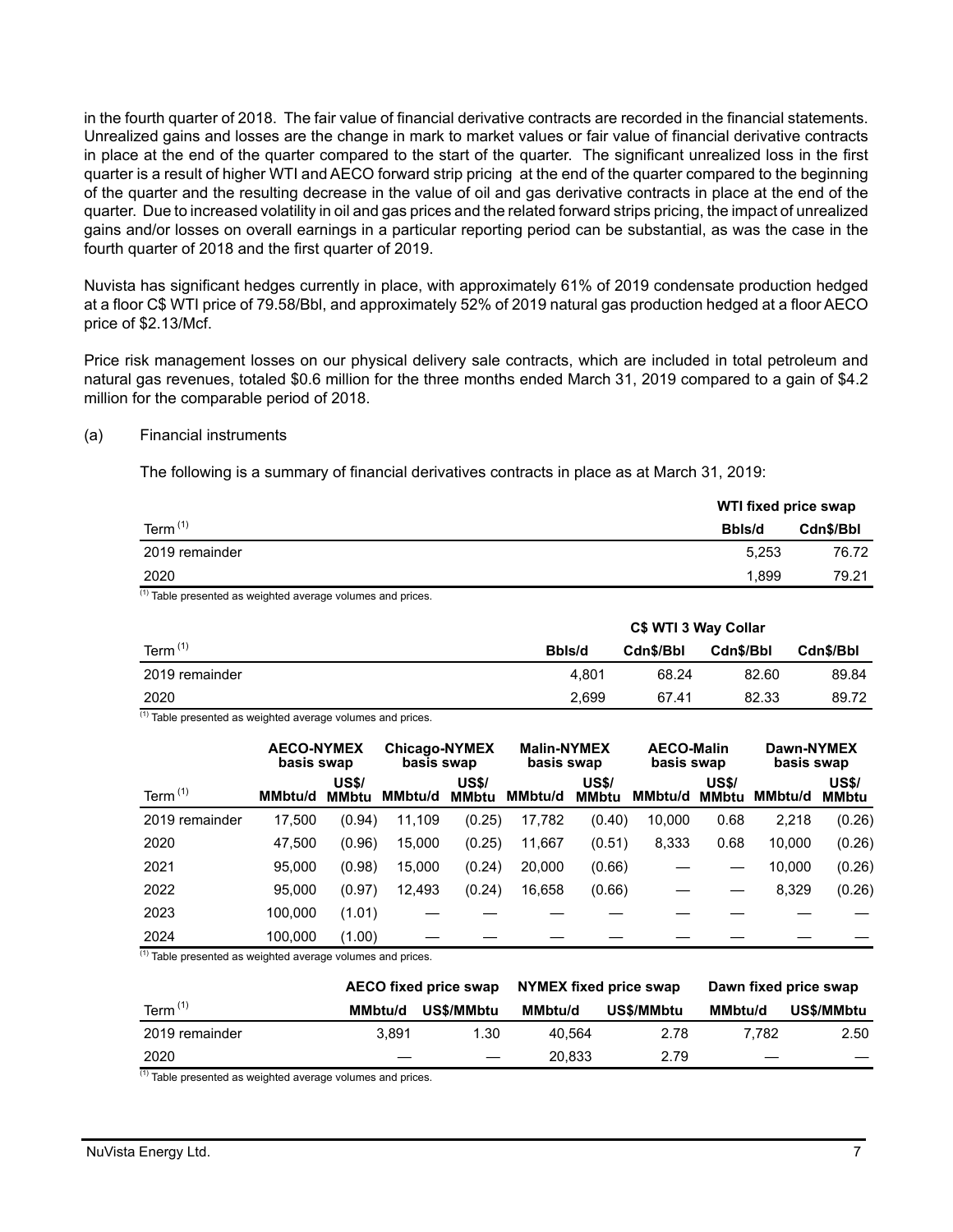Subsequent to March 31, 2019 the following is a summary of financial derivatives that have been entered into:

|                       | WTI fixed price swap |  |  |
|-----------------------|----------------------|--|--|
| Term $(1)$<br>Bbls/d  | Cdn\$/Bbl            |  |  |
| 2019 remainder<br>513 | 81.07                |  |  |
| 2020<br>800           | 81.11                |  |  |

 $(1)$  Table presented as weighted average volumes and prices.

|                | C\$ WTI 3 Way Collar |           |           |           |
|----------------|----------------------|-----------|-----------|-----------|
| Term $(1)$     | Bbls/d               | Cdn\$/Bbl | Cdn\$/Bbl | Cdn\$/Bbl |
| 2019 remainder | 111                  | 70.00     | 81.00     | 88.75     |
| 2020           | 200                  | 70.00     | 81.00     | 88.75     |

 $(1)$  Table presented as weighted average volumes and prices.

|                    | <b>AECO-NYMEX basis swap</b> |            |
|--------------------|------------------------------|------------|
| Term <sup>(1</sup> | MMbtu/d                      | US\$/MMbtu |
| 2025               | 10.000                       | (1.00)     |

 $(1)$  Table presented as weighted average volumes and prices.

#### (b) Physical delivery sales contracts

The following is a summary of the physical delivery sales contracts in place as at March 31, 2019:

|                | <b>AECO fixed price swap</b> |          | Dawn fixed price swap |            |                | <b>Dawn-NYMEX Basis</b> |
|----------------|------------------------------|----------|-----------------------|------------|----------------|-------------------------|
| Term $(1)$     | GJ/d                         | Cdn\$/GJ | <b>MMbtu/d</b>        | US\$/MMbtu | <b>MMbtu/d</b> | US\$/MMbtu              |
| 2019 remainder | 52,800                       | 1.49     | 7.782                 | 2.50       | 2.218          | (0.26)                  |
| 2020           | 8.333                        | 1.60     |                       |            | 10,000         | (0.26)                  |
| 2021           |                              |          |                       |            | 10.000         | (0.26)                  |
| 2022           |                              |          |                       |            | 8.329          | (0.26)                  |

 $(1)$  Table presented as weighted average volumes and prices.

## *Royalties*

|                                                                            | Three months ended March 31 |         |  |
|----------------------------------------------------------------------------|-----------------------------|---------|--|
| (\$ thousands, except % and per Boe amounts)                               | 2019                        | 2018    |  |
| Gross royalties                                                            | 7.814                       | 4,498   |  |
| Gas cost allowance ("GCA")                                                 | (3,238)                     | (2,666) |  |
| Net royalties                                                              | 4.576                       | 1,832   |  |
| Gross royalty % excluding physical delivery sales contracts <sup>(1)</sup> | 5.8                         | 3.7     |  |
| Gross royalty % including physical delivery sales contracts                | 5.8                         | 3.6     |  |
| Net royalties \$/Boe                                                       | 1.16                        | 0.56    |  |

 $<sup>(1)</sup>$  Calculated as gross royalties as a % of petroleum and natural gas revenues excluding gains (losses) on physical delivery sales contracts.</sup>

For the three months ended March 31, 2019, gross royalties increased 74% as compared to the comparable period of 2018 as a result of the production increase over the prior year. Gross royalties as a percentage of petroleum and natural gas revenues increased as a result of an increase in realized and benchmark gas prices over the prior year comparative period and the effect of a prior period adjustment in the first quarter of 2018 that resulted in a lower royalty rate.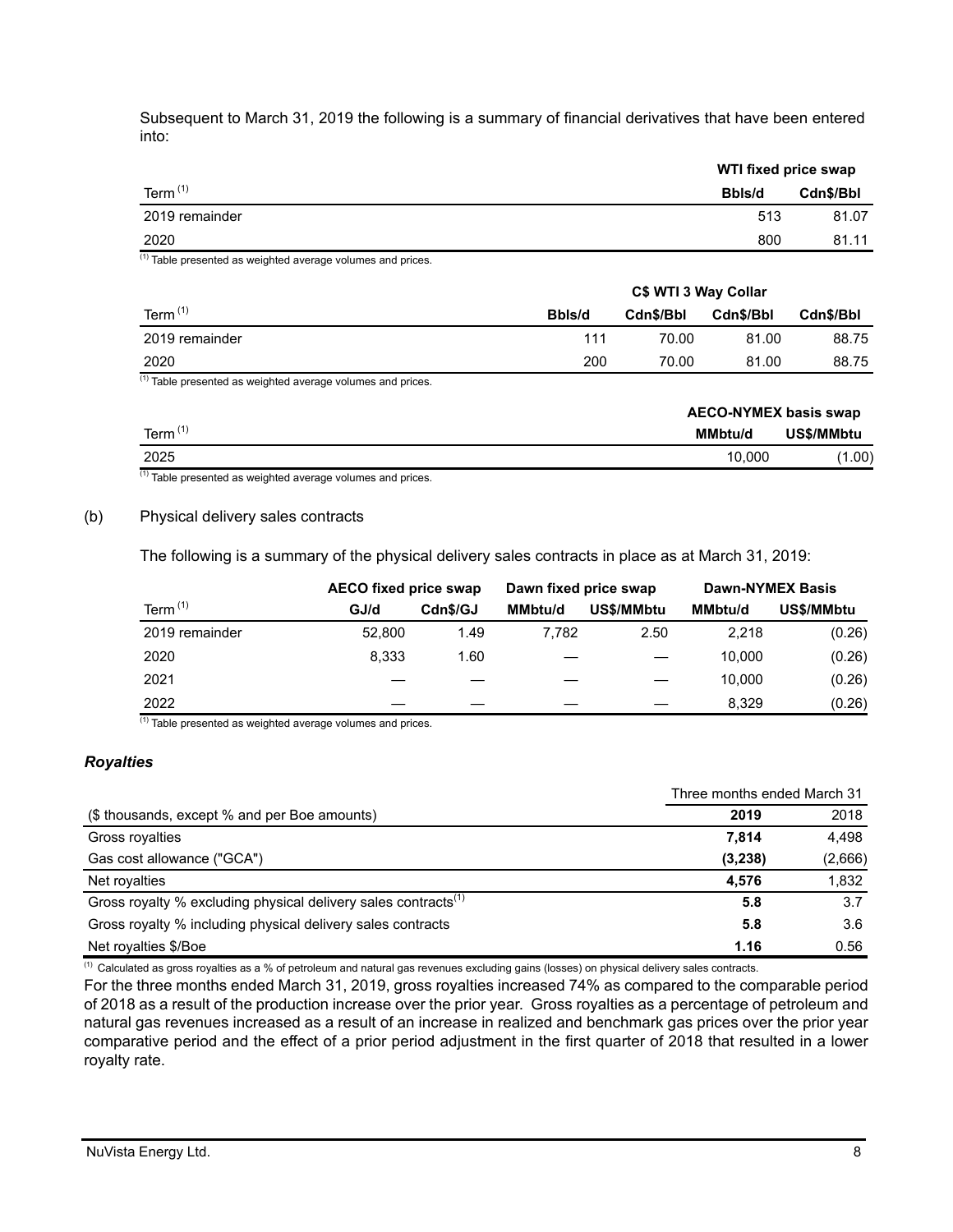The Company also receives GCA from the Crown, which reduces royalties to account for expenses incurred by NuVista to process and transport the Crown's portion of natural gas production. For the three months ended March 31, 2019, the 21% increase in GCA credits received compared to the comparative period of 2018 is consistent with increased crown royalty payments made to the Crown as a result of increased production.

NuVista's physical price risk management and gas market diversification activities impact reported average royalty rates as royalties are based on government market reference prices for delivery of product in Alberta and not the Company's average realized prices that include price risk management and gas market diversification activities.

### *Transportation expenses*

|                                                  | Three months ended March 31 |       |  |
|--------------------------------------------------|-----------------------------|-------|--|
| (\$ thousands, except per unit amounts)          | 2019                        | 2018  |  |
| Natural gas transportation expense               | 12.059                      | 8,727 |  |
| Condensate, oil & NGL transportation expense     | 425                         | 715   |  |
| Total transportation expense                     | 12.484                      | 9,442 |  |
| Natural gas transportation \$/Mcf <sup>(1)</sup> | 0.84                        | 0.73  |  |
| Condensate, oil & NGL transportation \$/Bbl      | 0.37                        | 0.70  |  |
| Total transportation \$/Boe                      | 3.16                        | 2.91  |  |

 $<sup>(1)</sup>$  Includes total gas transportation from the plant gate to the final sales point.</sup>

For the three months ended March 31, 2019, total transportation expenses on a total dollar and per Boe basis increased from the comparative period of 2018 due primarily to higher volumes and additional firm commitments for gas transportation. NuVista incurs transportation expenses on these gas volumes, however, the tolls are more than offset by the higher realized gas prices received at markets outside Alberta. Compared to the fourth quarter total transportation expense of \$13.2 million (\$2.93/Boe), transportation expenses for the first quarter decreased as a result of lower production.

Condensate transportation expense on a \$/Bbl basis is dependent on the proportion of condensate production volumes flowing through third party liquids pipelines which incurs lower transportation rates than volumes being trucked. The lower condensate transportation rates for the three months ended March 31, 2019 as compared to the prior year comparative period was primarily as a result of increased condensate production and a higher proportion of condensate volumes flowing through third party liquids pipelines versus more costly trucking of volumes, resulting in a lower condensate transportation \$/Bbl.

## *Operating expenses*

|                                         | Three months ended March 31 |        |
|-----------------------------------------|-----------------------------|--------|
| (\$ thousands, except per unit amounts) | 2019                        | 2018   |
| Operating expenses                      | 36.737                      | 32.570 |
| Per Boe                                 | 9.31                        | 10.02  |

For the three months ended March 31, 2019, operating expenses increased 13% as a result of the increased production compared to the prior year comparative period of 2018, while the per Boe costs decreased 7% from the comparative period due to increased production, operational efficiencies, increased utilization of the Elmworth and Bilbo compressor stations and the integration of the acquired Pipestone assets. Compared to fourth quarter operating expenses of \$40.9 million (\$9.06/Boe), first quarter operating expenses per Boe increased primarily due to lower production, the impact of the plant turnaround in the first quarter, extreme cold weather, and increased trucking expenses for water handling.

In accordance with the adoption of IFRS 16 - *Leases* on January 1, 2019 as disclosed in Note 3 to the financial statements, base rent for the Company's field office expense is recognized as a lease prospective January 1, 2019.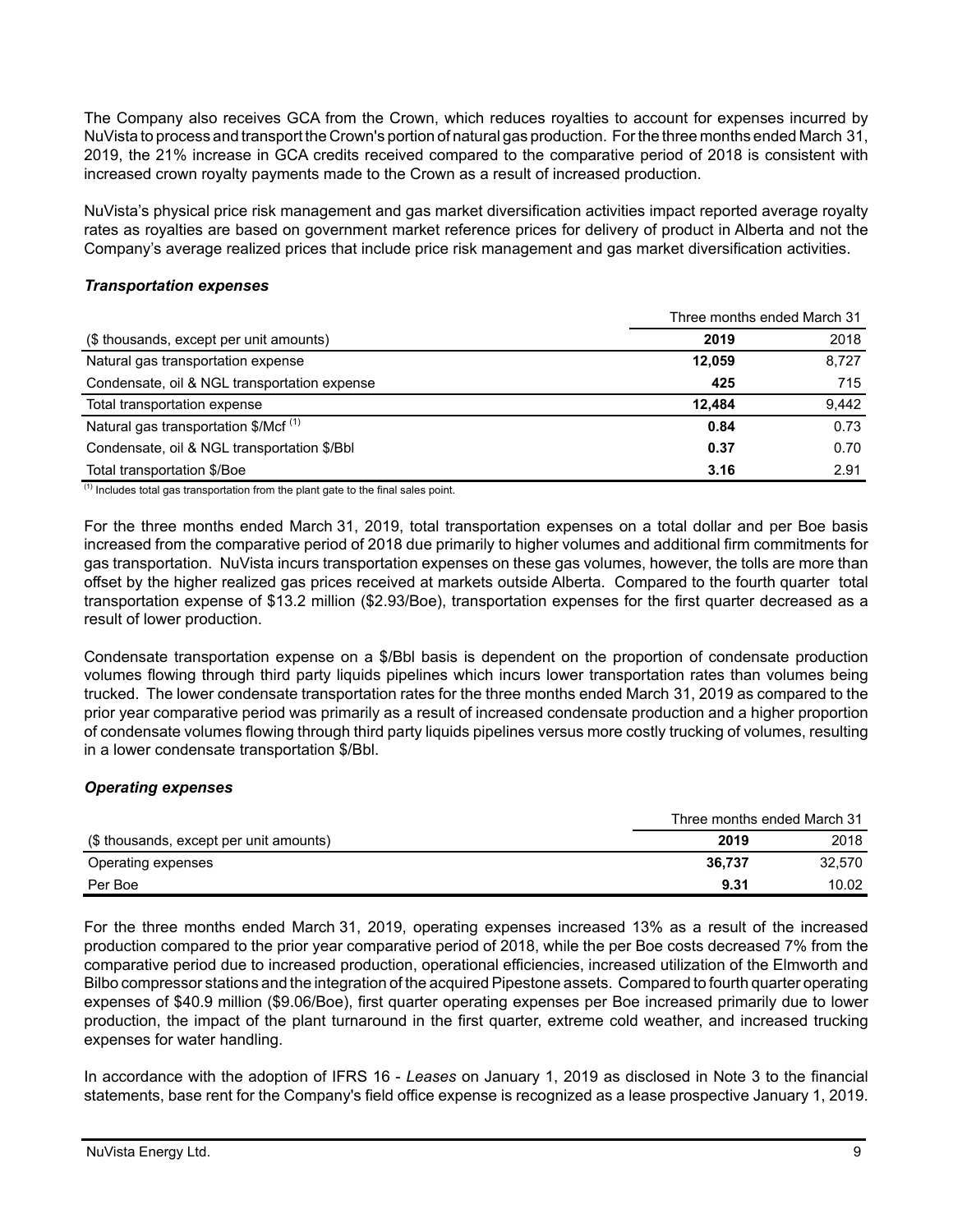This has resulted in base rent costs in the amount of \$32 thousand in the first quarter of 2019 being excluded from operating expenses, as the costs are now accounted for under the new lease standard.

### *General and administrative expenses ("G&A")*

|                                        | Three months ended March 31 |         |
|----------------------------------------|-----------------------------|---------|
| (\$ thousands, except per Boe amounts) | 2019                        | 2018    |
| Gross G&A expenses                     | 6,252                       | 5,936   |
| Overhead recoveries                    | (455)                       | (53)    |
| Capitalized G&A                        | (1,580)                     | (1,296) |
| Net G&A expenses                       | 4.217                       | 4,587   |
| Gross G&A per Boe                      | 1.58                        | 1.83    |
| Net G&A per Boe                        | 1.07                        | 1.41    |

As a result of continued efficiency gained from an operational focus on Wapiti Montney and continued focus on cost control, as well as the natural efficiencies associated with the Pipestone Acquisition, NuVista has continued to drive G&A costs per Boe downwards. For the quarter ended March 31, 2019, gross G&A expenses have increased slightly compared to the prior year comparative period primarily due to a small increase in employees associated with growing Montney production activities and the Pipestone Acquisition.

The Company's policy of allocating and capitalizing G&A expenses associated with new capital projects remained unchanged in 2018 and 2019. Overhead recoveries have increased since the Pipestone Acquisition due to NuVista's ownership interest and operatorship of the Wembley gas plant. G&A capitalized and operating recoveries are in accordance with industry practice.

In accordance with the adoption of IFRS 16 - *Leases* on January 1, 2019 as disclosed in Note 3 to the financial statements, base rent for the Company's head office expense is recognized as a lease prospective January 1, 2019. This has resulted in base rent costs in the amount of \$184 thousand in the first quarter of 2019 being excluded from gross G&A expenses, as the costs are now accounted for under the new lease standard.

#### *Share-based compensation expense*

|                               | Three months ended March 31 |       |  |
|-------------------------------|-----------------------------|-------|--|
| (\$ thousands)                | 2019                        | 2018  |  |
| Stock options                 | 961                         | 957   |  |
| Director deferred share units | 127                         | (117) |  |
| Restricted share awards       | 351                         | 450   |  |
| Performance share awards      | 108                         |       |  |
| Total                         | 1.547                       | 1,290 |  |

Share-based compensation expense relates to the amortization of the fair value of stock option awards, performance share awards ("PSA"), restricted share awards ("RSA") and accruals for future payments under the director deferred share unit ("DSU") plan. In the past, the Company's share award incentive plan consisted of RSAs. Starting in the second quarter of 2018, the share award plan was revised to include both RSAs and PSAs.

The increase in share-based compensation for the three months ended March 31, 2019 compared to the comparable period of 2018 is due primarily to the increase in the DSU liability and related DSU expense in the first quarter of 2019 as a result of the increase in share price from \$4.08/share at December 31, 2018 to \$4.30/share at March 31, 2019.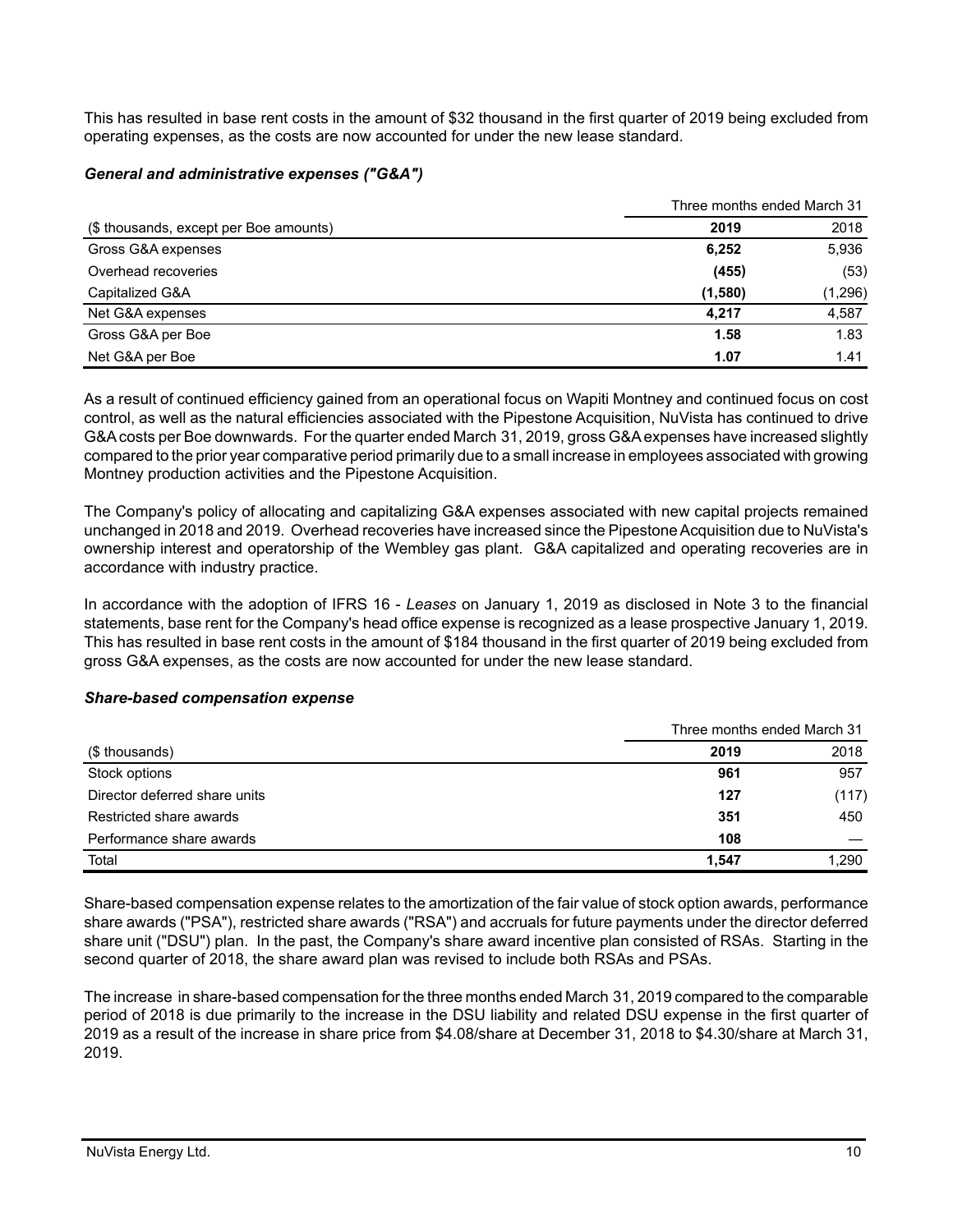# *Financing costs*

|                                              | Three months ended March 31 |        |  |
|----------------------------------------------|-----------------------------|--------|--|
| (\$ thousands, except per Boe amounts)       | 2019                        | 2018   |  |
| Interest on long-term debt (credit facility) | 3.213                       | 1,096  |  |
| Interest on senior unsecured notes (1)       | 3,690                       | 4,763  |  |
| Call premium on redemption of 2021 Notes     |                             | 6,562  |  |
| Interest expense                             | 6.903                       | 12,421 |  |
| Lease finance expense                        | 73                          |        |  |
| Accretion expense                            | 488                         | 404    |  |
| Total financing costs                        | 7,464                       | 12,825 |  |
| Interest expense per Boe                     | 1.75                        | 3.82   |  |
| Total financing costs per Boe                | 1.89                        | 3.95   |  |

(1) Year to date value includes \$2.2 million of remaining accretion of carrying value to face value on redemption of 2021 Notes.

For the three months ended March 31, 2019 interest expense on long-term debt increased from the comparable period in 2018 due to higher average bank indebtedness and interest rates throughout the period. Average interest rates on long term debt for the three months ended March 31, 2019 was 3.7% compared to average interest rate of 3.4% for the comparative period of 2018. Interest rates have increased in 2019 commensurate with an increase in the Bank of Canada overnight lending rates. Interest expense on long-term debt includes interest standby charges on the Company's syndicated credit facilities.

On March 2, 2018, the Company issued \$220.0 million aggregate principal amount of 6.50% senior unsecured notes due March 2, 2023 ("2023 Notes"). Part of the proceeds from the 2023 Notes were used to redeem all of the Company's existing \$70.0 million of 9.875% senior unsecured notes ("2021 Notes"), resulting in an agreed redemption call premium of \$6.6 million, and \$2.2 million of remaining accretion of the carrying value which is included in interest expense on a year to date basis, for a total incremental expense on payout of \$8.8 million. See also the "liquidity and capital resources" section in this MD&A.

Interest on the senior unsecured notes issued for the three months ended March 31, 2019, is for interest paid or accrued at the coupon rate to the end of the period on the 2021 and 2023 Notes. The effective interest rate on the 2021 Notes was 11.0%. The effective interest rate on the 2023 Notes is 7.0%. The carrying value of the 2023 Note at March 31, 2019 is \$216.1 million.

Lease finance expense for the three months ended March 31, 2019 is from the adoption of IFRS 16 - *Leases* on January 1, 2019 as disclosed in Note 3 to the financial statements. The weighted average incremental borrowing rate on the office lease liabilities is 5.5%.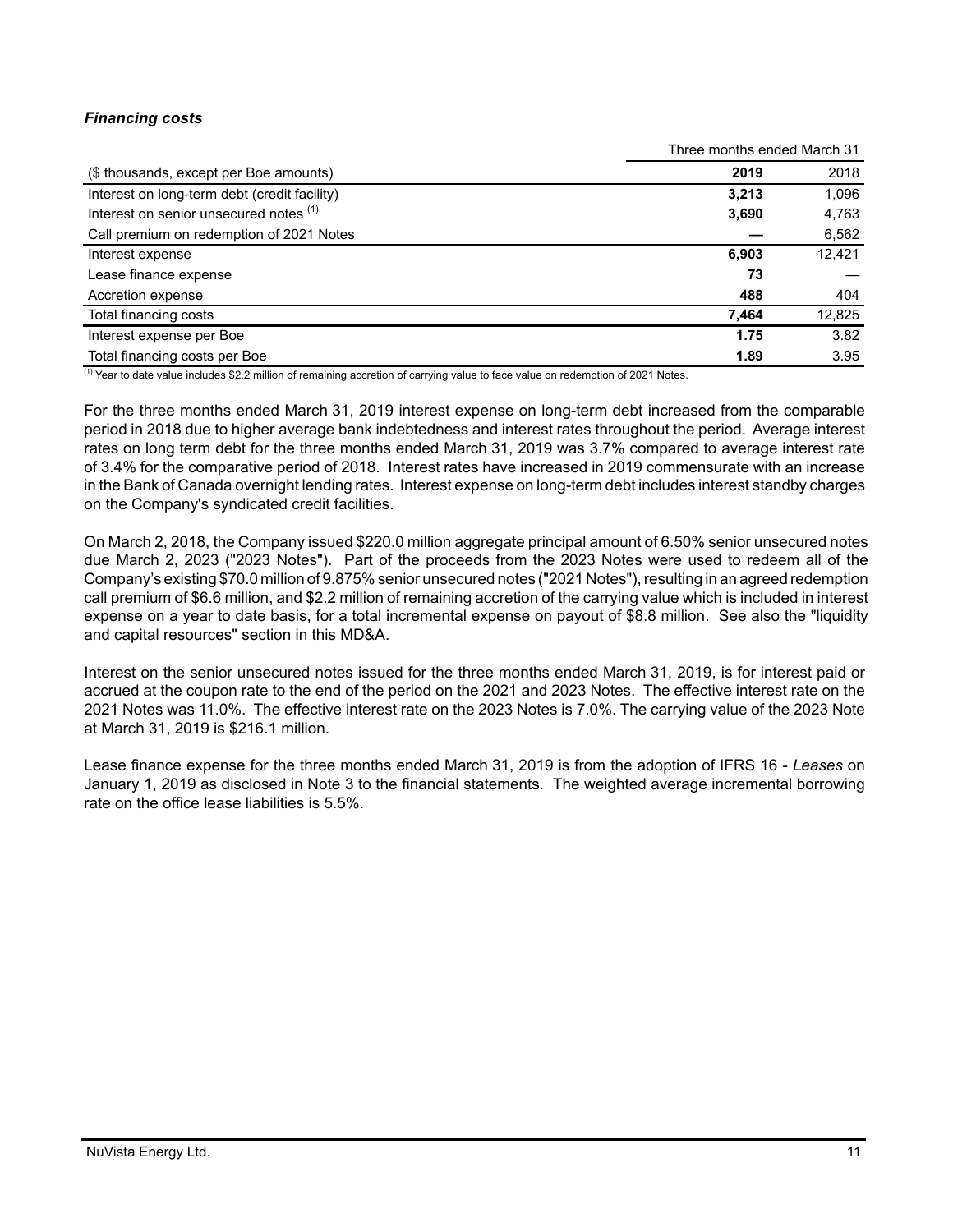## *Operating netback and corporate netback*

The tables below summarizes operating netback and corporate netback on a total dollar and per Boe basis for the three months ended March 31, 2019 and 2018:

|                                               | Three months ended March 31 |        |           |         |
|-----------------------------------------------|-----------------------------|--------|-----------|---------|
|                                               |                             | 2019   |           | 2018    |
| (\$ thousands, except per Boe amounts)        | \$                          | \$/Boe | \$        | \$/Boe  |
| Petroleum and natural gas revenues (1)        | 134,064                     | 33.98  | 124,756   | 38.40   |
| Realized gain (loss) on financial derivatives | 2,707                       | 0.69   | (5,289)   | (1.63)  |
|                                               | 136,771                     | 34.67  | 119,467   | 36.77   |
| Royalties                                     | (4, 576)                    | (1.16) | (1,832)   | (0.56)  |
| Transportation expense                        | (12, 484)                   | (3.16) | (9, 442)  | (2.91)  |
| Operating expense                             | (36,737)                    | (9.31) | (32, 570) | (10.02) |
| Operating netback <sup>(2)</sup>              | 82,974                      | 21.04  | 75,623    | 23.28   |
| General and administrative expense            | (4,217)                     | (1.07) | (4,587)   | (1.41)  |
| Deferred share units recovery (expense)       | (127)                       | (0.03) | 117       | 0.04    |
| Interest and lease finance expense            | (6,976)                     | (1.77) | (12, 421) | (3.82)  |
| Corporate netback <sup>(2)</sup>              | 71,654                      | 18.17  | 58,732    | 18.09   |

 $<sup>(1)</sup>$  Includes price risk management losses of \$0.6 million (2018 - \$4.2 million gain) on physical delivery sales contracts.</sup>

<sup>(2)</sup> Non-GAAP measure that does not have any standardized meaning under IFRS and therefore may not be comparable to similar measures presented by other companies where similar terminology is used. Reference should be made to the section entitled "Non-GAAP measurements".

## *Cash flow from operating activities and adjusted funds flow*

The following table is NuVista's cash flow from operating activities and adjusted funds flow  $(1)$  for the three months ended March 31:

|                                          | Three months ended March 31 |        |  |
|------------------------------------------|-----------------------------|--------|--|
| (\$ thousands, except per share amounts) | 2019                        | 2018   |  |
| Cash flow from operating activities      | 53,302                      | 65,294 |  |
| Per share, basic                         | 0.24                        | 0.38   |  |
| Per share, diluted                       | 0.24                        | 0.37   |  |
| Adjusted funds flow (1)                  | 71,654                      | 58,732 |  |
| Per share, basic                         | 0.32                        | 0.34   |  |
| Per share, diluted                       | 0.32                        | 0.34   |  |

(1) Non-GAAP measure that does not have any standardized meaning under IFRS and therefore may not be comparable to similar measures presented by other companies where similar terminology is used. Reference should be made to the section entitled "Non-GAAP measurements".

For the three months ended March 31, 2019, cash flow from operating activities of \$53.3 million decreased 18% from \$65.3 million in the comparable period of 2018 primarily due to lower realized commodity pricing and higher royalties, transportation and operating expenses as a result of the increase in production.

Adjusted funds flow for the three months ended March 31, 2019 and and the comparable period of 2018 was \$71.7 million (\$0.32/share, basic) and \$58.7 million (\$0.34/share, basic) respectively, \$18.4 million higher and \$6.6 million lower than cash flow from operating activities in the comparable periods, due to changes in asset retirement expenditures and non-cash working capital.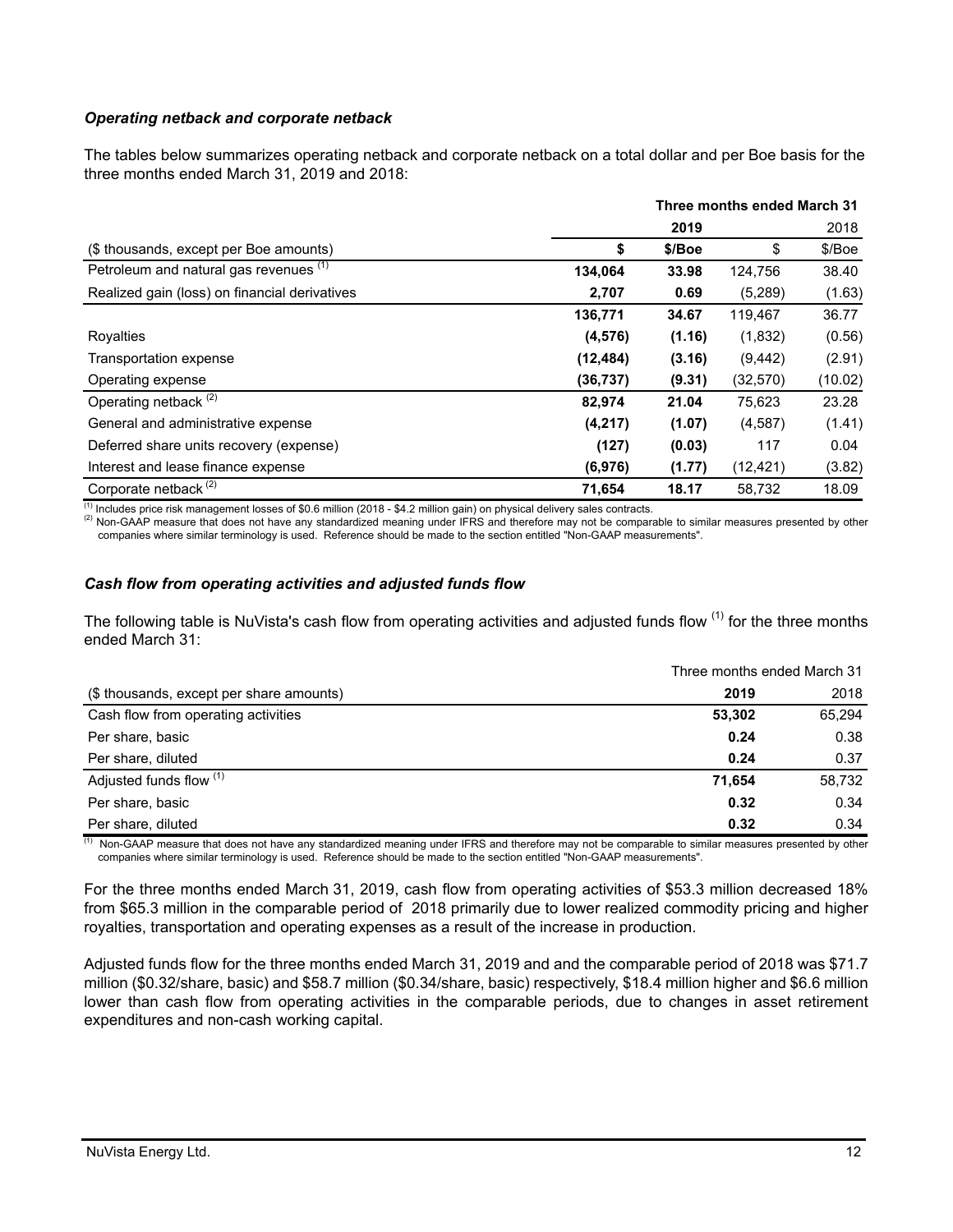# *Depletion, depreciation and amortization ("DD&A")*

|                                        | Three months ended March 31 |        |  |
|----------------------------------------|-----------------------------|--------|--|
| (\$ thousands, except per Boe amounts) | 2019                        | 2018   |  |
| Depletion of oil and gas assets        | 47.602                      | 33,817 |  |
| Depreciation of fixed assets           | 3,977                       | 3,062  |  |
| Depreciation of right-of-use assets    | 198                         |        |  |
| DD&A expense                           | 51,777                      | 36.879 |  |
| DD&A rate per Boe                      | 13.12                       | 11.35  |  |

DD&A expense for three months ended March 31, 2019 was \$51.8 million (\$13.12/Boe) compared to \$36.9 million (\$11.35/Boe) for the comparable period of 2018, and \$46.5 million (\$10.29/Boe) in the fourth quarter of 2018. DD&A expense for the three months ended March 31, 2019 includes a depletion charge in the amount of \$12.4 million (\$3.15/Boe) related to an increase in estimate and impact of the change in discount rate on asset retirement obligations for wells with no remaining reserves that were previously fully depleted. The full amount of this asset retirement obligation liability increase is included in depletion expense.

The Wapiti Montney CGU DD&A rate per Boe for three months ended March 31, 2019 decreased to \$9.95/Boe compared to \$10.12/Boe for the comparable period of 2018, and increased slightly from the DD&A rate of \$9.62/ Boe in the fourth quarter of 2018. These improved DD&A rates compared to the first quarter of 2018 is a result of continued successful development and favorable acquisition metrics for the Acquired Assets.

Depreciation of right-of-use assets is the depreciation of assets recognized for the Company's head office lease in Calgary and the field office lease in Grande Prairie starting on January 1, 2019, with the adoption of IFRS 16 - *Leases* as disclosed in Note 3 of the financial statements. Depreciation on right-of-use assets is recorded on a straight line basis over the term of the lease.

At March 31, 2019, there were no indicators of impairment or reversal of impairment identified on any of the Company's CGU's within property, plant & equipment and an impairment test was not performed.

## *Exploration and evaluation ("E&E") expense*

|                                        | Three months ended March 31 |      |
|----------------------------------------|-----------------------------|------|
| (\$ thousands, except per Boe amounts) | 2019                        | 2018 |
| Exploration and evaluation expense     | 977                         |      |
| Per Boe                                | 0.25                        |      |

Exploration and evaluation expense relates to the cost of mineral land expiries that were classified as E&E assets.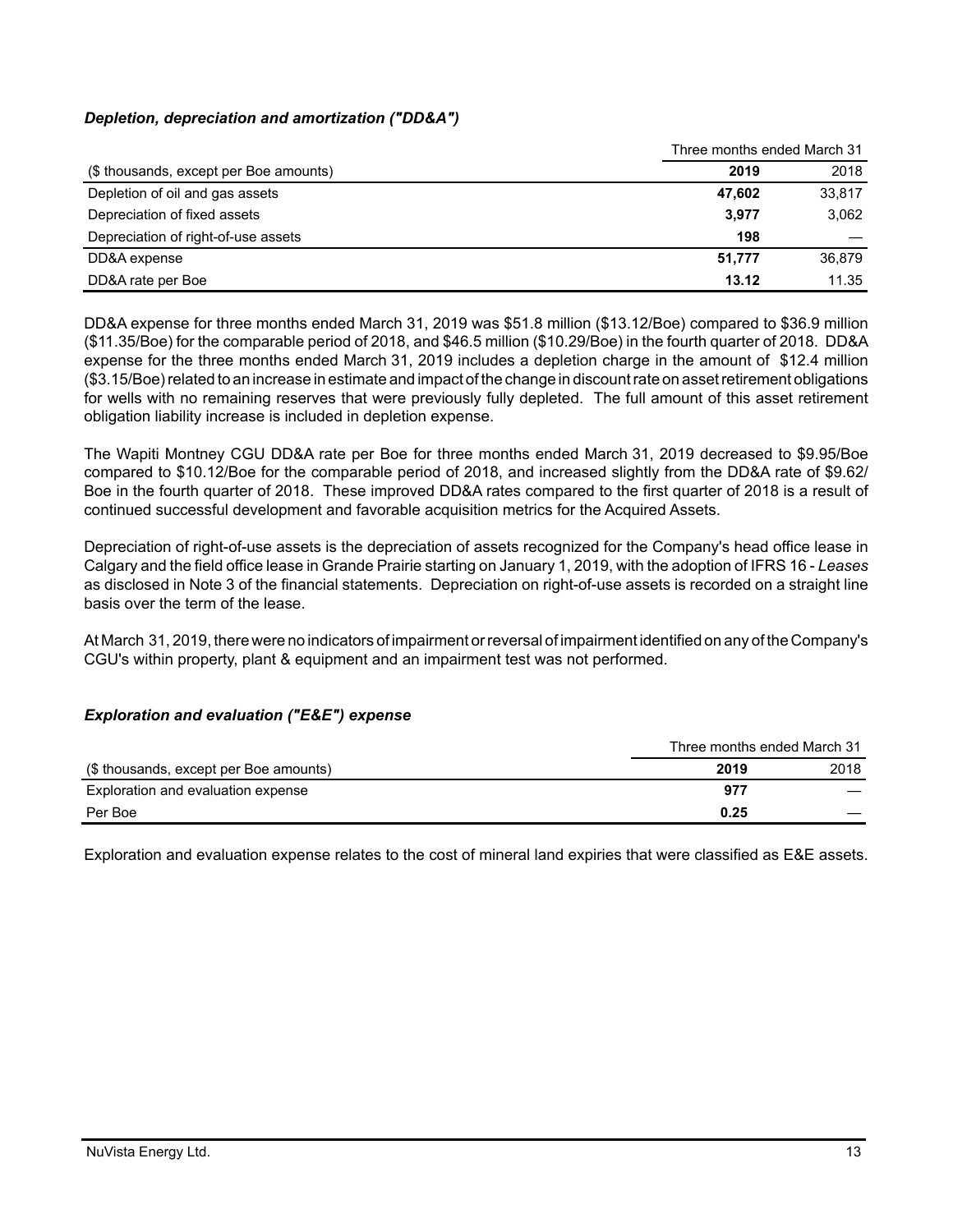## *Asset retirement obligations*

| (\$ thousands)                                 |           | March 31, 2019 December 31, 2018 |
|------------------------------------------------|-----------|----------------------------------|
| Balance, January 1                             | 102,703   | 72,430                           |
| Accretion expense                              | 488       | 1,776                            |
| Liabilities acquired                           |           | 11,141                           |
| Change in discount rate, Pipestone Acquisition |           | 17,571                           |
| Liabilities incurred                           | 1,756     | 3,291                            |
| Liabilities disposed                           |           | (14)                             |
| Change in estimates                            | 9,101     | 5,791                            |
| Change in discount rate                        | 6,021     | 4,175                            |
| Liabilities settled                            | (12, 678) | (13, 458)                        |
| Balance, end of period                         | 107,391   | 102,703                          |
| Expected to be incurred within one year        | 8.335     | 12,500                           |
| Expected to be incurred beyond one year        | 99.056    | 90.203                           |

Asset retirement obligations ("ARO") are based on estimated costs to reclaim and abandon ownership interests in oil and natural gas assets including well sites, gathering systems and processing facilities. At March 31, 2019, NuVista had an ARO balance of \$107.4 million as compared to \$102.7 million as at December 31, 2018. The liability was discounted using the Bank of Canada's long-term risk-free bond rate of 1.9% at March 31, 2019 (December 31, 2018 – 2.2%). At March 31, 2019, the estimated total undiscounted and uninflated amount of cash required to settle NuVista's ARO was \$104.7 million (December 31, 2018 – \$106.0 million). The majority of the costs are expected to be incurred within the next 50 years. Actual ARO expenditures for the three months ended March 31, 2019 were \$12.7 million compared to \$13.5 million for the year ended December 31, 2018.

The ARO liability was increased by \$6.0 million as a result of a lower discount rate from December 31, 2018. The Company was very active in the first quarter in abandonment and reclamation activities, with expenditures of \$12.7 million. As a result of higher costs incurred on some of the abandonment projects in the first quarter, the Company has recognized a change in estimate resulting in an increase to the ARO liability in the amount of \$9.1 million. This change in estimate was included in DD&A expense.

There are uncertainties related to asset retirement obligations and the impact on the financial statements could be material, as the eventual timing and expected costs to settle these obligations could differ from our estimates. The main factors that could cause expected costs to differ are changes to laws, regulations, reserve estimates, costs and technology. Any reclamation or abandonment expenditures will generally be funded from cash flow from operating activities.

## *Asset under construction*

The Company has incurred \$38.7 million in expenditures for the construction of a compressor station at Pipestone South. These costs have been classified as a current asset. The Company has secured third party ownership and funding of the asset. Subsequent to March 31, 2019, ownership of the asset has been purchased by an external party. Under the terms of the contract, NuVista will be compensated to complete the construction of the asset in exchange for entering into a long term commitment for NuVista operatorship and use of the compressor station. Included in the \$38.7 million of expenditures are facilities and equipment expenditures of \$14.2 million that were incurred in 2018 and classified as capital expenditures in the year ended December 31, 2018.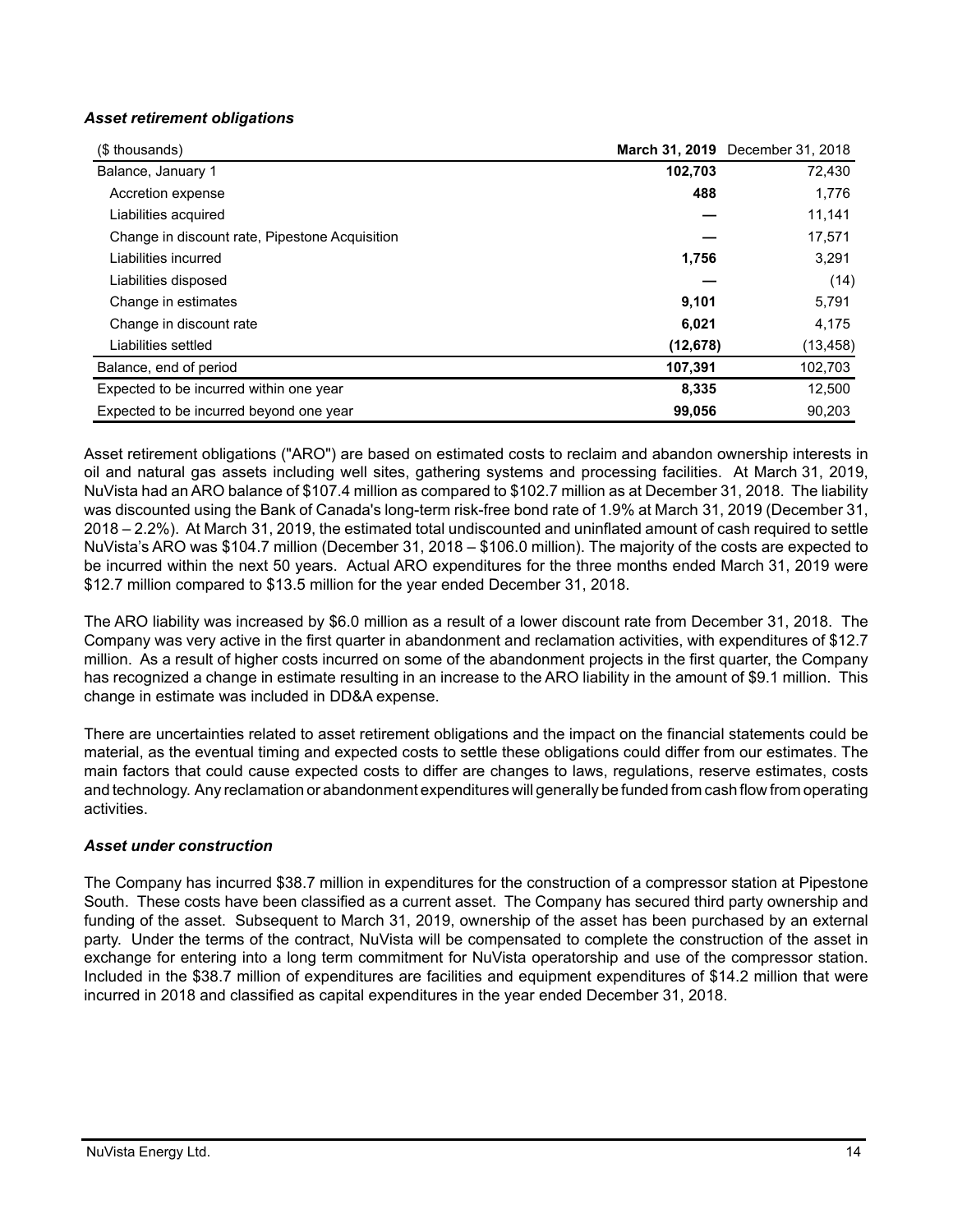# *Capital expenditures*

|                                     | Three months ended March 31 |                 |         |                 |
|-------------------------------------|-----------------------------|-----------------|---------|-----------------|
| (\$ thousands, except % amounts)    | 2019                        | $%$ of<br>total | 2018    | $%$ of<br>total |
| Land and retention costs            | 817                         |                 | 86      |                 |
| Geological and geophysical          | 2,125                       |                 | 1.449   |                 |
| Drilling and completion             | 98.648                      | 102             | 95.378  | 83              |
| Facilities and equipment            | (5,073)                     | (5)             | 18.026  | 16              |
| Corporate and other                 | 60                          |                 | 281     |                 |
| Capital expenditures <sup>(1)</sup> | 96.577                      |                 | 115.220 |                 |

 $\frac{(1)}{(1)}$  Non-GAAP measure that does not have any standardized meaning under IFRS and therefore may not be comparable to similar measures presented by other companies where similar terminology is used. Reference should be made to the section entitled "Non-GAAP measurements".

Capital expenditures for the three months ended ended March 31, 2019 were \$96.6 million. Included in facilities and equipment is a credit of \$14.2 million for costs incurred in 2018 that have been reclassified to asset under construction. The Company focused the majority of its first quarter exploration and development expenditures on drilling and completion activities.

Of the \$96.6 million capital spent to date in 2019, \$94.8 million was classified as property, plant and equipment additions, and \$1.8 million was classified as exploration and evaluation asset additions.

#### *Right-of-use assets and lease liabilities*

In accordance with the adoption of IFRS 16 - *Leases*, the Company has recognized a right-of-use asset and lease liability for our head and field office leases. At March 31, 2019, the right-of-use asset is \$5.3 million and the lease liability is \$4.7 million, of which \$0.6 million is classified as a current liability.

## *Deferred income taxes*

For the three months ended March 31, 2019, the provision for income taxes was a recovery of \$12.1 million, compared to an expense of \$8.8 million in the comparable period of 2018.

## *Net earnings (loss)*

|                                          | Three months ended March 31 |        |  |
|------------------------------------------|-----------------------------|--------|--|
| (\$ thousands, except per share amounts) | 2019                        | 2018   |  |
| Net earnings (loss)                      | (35, 927)                   | 22,371 |  |
| Per share - basic                        | (0.16)                      | 0.13   |  |
| Per share - diluted                      | (0.16)                      | 0.13   |  |

The net loss for the three months ended March 31, 2019 compared to the prior year comparative period net earnings is primarily a result of a \$66.9 million unrealized hedging loss in 2019 compared to a \$11.1 million unrealized hedging gain and increased DD&A, offset by increased adjusted funds flow.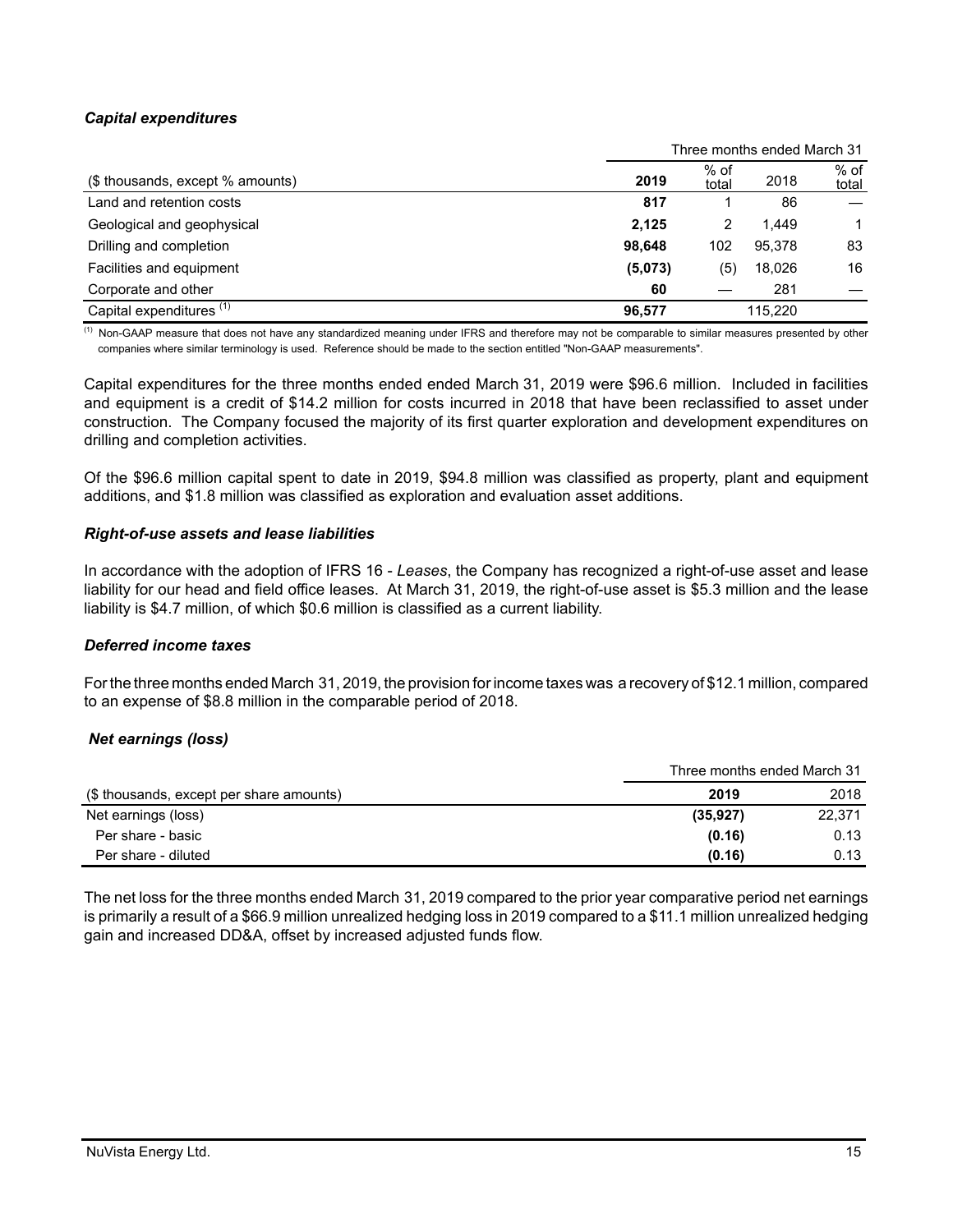# *Liquidity and capital resources*

### *Long-term debt (credit facility)*

At March 31, 2019, the Company had a \$450.0 million (December 31, 2018 - \$450 million) extendible revolving term credit facility available from a syndicate of Canadian chartered banks. Borrowing under the credit facility may be made by prime loans, bankers' acceptances and/or US libor advances. These advances bear interest at the bank's prime rate and/or at money market rates plus a borrowing margin. The credit facility is secured by a first floating charge debenture, general assignment of book debts and NuVista's oil and natural gas properties and equipment. The credit facility has a 364-day revolving period and is subject to an annual review by the lenders, at which time the lenders can extend the revolving period or can request conversion to a one year term loan. During the revolving period, a review of the maximum borrowing amount occurs semi-annually on October 31 and April 30. During the term period, no principal payments would be required until a year after the revolving period matures on the annual renewal date of April 30, in the event the credit facility is reduced or not renewed. As such, the credit facility is classified as long-term. The credit facility does not contain any financial covenants but NuVista is subject to various industry standard non-financial covenants. Compliance with these covenants is monitored on a regular basis and as at March 31, 2019, NuVista was in compliance with all covenants.

In April 2019, NuVista completed the annual review of its borrowing base with its lenders and the lenders approved an increase to the revolving term credit facility to \$500.0 million as a result of increased value in producing reserves. The next semi-annual review is scheduled for on or before October 31, 2019.

#### *Senior unsecured notes*

On March 2, 2018, the Company issued \$220.0 million aggregate principal amount of 6.50% senior unsecured notes due March 2, 2023 ("2023 Notes"). Proceeds net of costs amounted to \$215.1 million. Interest is payable semiannually in arrears. The 2023 Notes are fully and unconditionally guaranteed as to the payment of principal and interest, on a senior unsecured basis by the Company. There are no maintenance or financial covenants.

The 2023 Notes are non-callable by the Company prior to March 2, 2020. At any time on or after March 2, 2020, the Company may redeem all or part of the 2023 Notes at the redemption prices set forth in the table below plus any accrued and unpaid interest:

| 12 month period ended: | Percentage |
|------------------------|------------|
| March 2, 2021          | 103.250%   |
| March 2, 2022          | 101.625%   |
| March 2, 2023          | 100.000%   |

If a change of control occurs, each holder of the 2023 Notes will have the right to require the Company to purchase all or any part of that holder's 2023 Notes for an amount in cash equal to 101% of the aggregate principal repurchased plus accrued and unpaid interest.

On June 22, 2016, the Company issued \$70.0 million of 9.875% senior unsecured notes ("2021 Notes") with a 5 year term by way of private placement. Proceeds net of discount and costs amounted to \$66.9 million. Interest is payable in equal quarterly installments in arrears. The 2021 Notes are fully and unconditionally guaranteed as to the payment of principal and interest, on a senior unsecured basis by the Company. There are no maintenance financial covenants. On March 2, 2018, part of the proceeds from the 2023 Notes were used to redeem all of the Company's existing 2021 Notes. The full aggregate principal amount of \$70.0 million was redeemed resulting in an agreed redemption call premium of \$6.6 million and \$2.2 million of remaining accretion of the carrying value to face value of the 2021 Notes which is included in interest expense in 2018, for a total incremental expense on payout of \$8.8 million.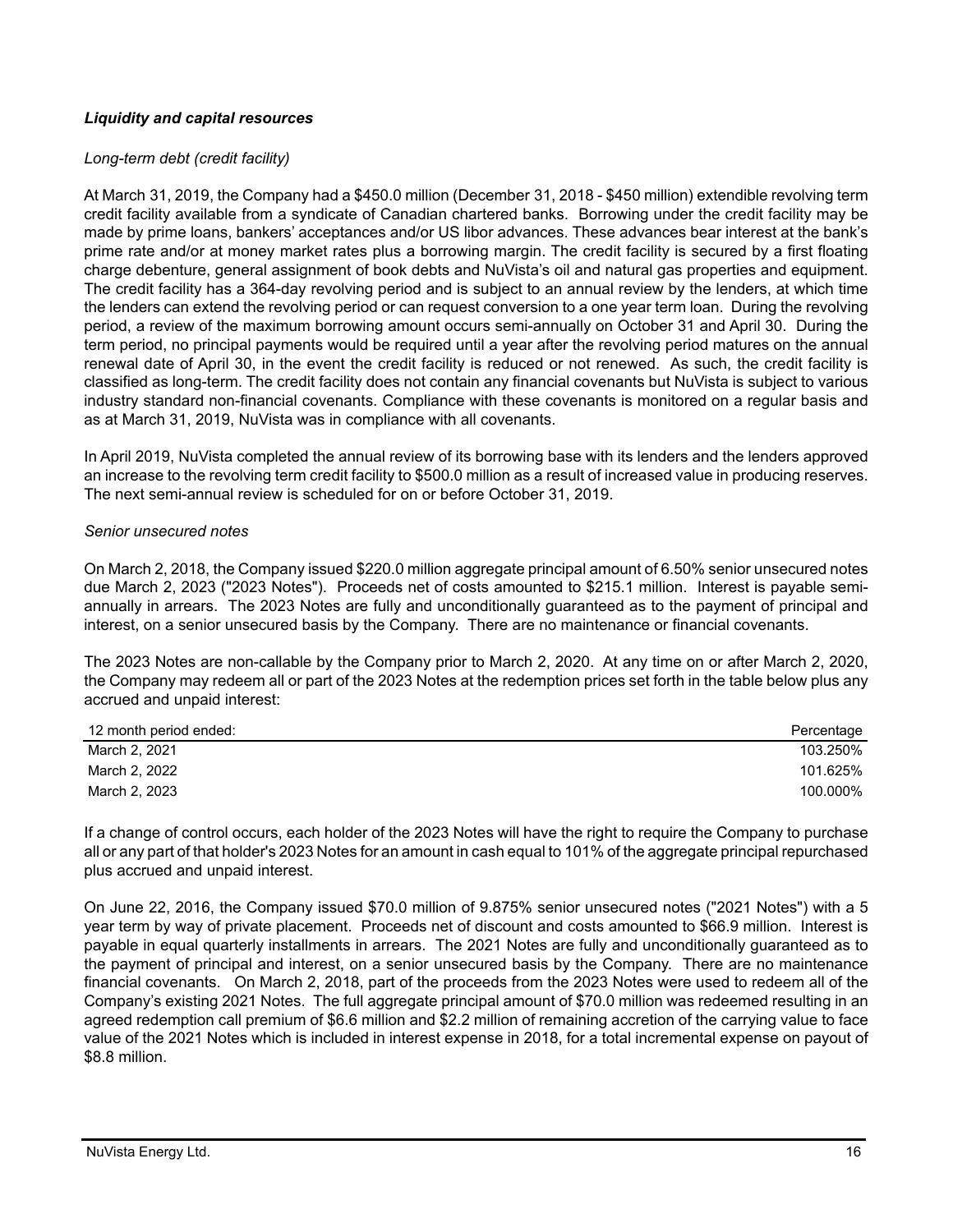The following is a summary of total market capitalization, net debt, net debt to annualized current quarter adjusted funds flow, adjusted funds flow and net debt to adjusted funds flow:

| (\$ thousands)                                                      | March 31, 2019 | December 31, 2018 |
|---------------------------------------------------------------------|----------------|-------------------|
| Basic common shares outstanding                                     | 225,333        | 225,306           |
| Share price <sup>(1)</sup>                                          | 4.30           | 4.08              |
| Total market capitalization                                         | 968,932        | 919,248           |
| Cash and cash equivalents, accounts receivable and prepaid expenses | (56, 479)      | (53, 334)         |
| Asset under construction                                            | (38, 742)      |                   |
| Accounts payable and accrued liabilities                            | 99.916         | 90,074            |
| Long-term debt (credit facility)                                    | 326,854        | 257,395           |
| Senior unsecured notes                                              | 216,056        | 215,892           |
| Other liabilities                                                   | 1,508          | 1,381             |
| Net debt $(2)$                                                      | 549,113        | 511,408           |
| Annualized current quarter adjusted funds flow                      | 286,616        | 254,540           |
| Net debt to annualized current quarter adjusted funds flow          | 1.9            | 2.0               |

<sup>(1)</sup> Represents the closing share price on the Toronto Stock Exchange on the last trading day of the period.

<sup>(2)</sup> Non-GAAP measure that does not have any standardized meaning under IFRS and therefore may not be comparable to similar measures presented by other companies where similar terminology is used. Reference should be made to the section entitled "Non-GAAP measurements".

#### *Net debt*

As at March 31, 2019, net debt was \$549.1 million, resulting in a net debt to annualized current quarter adjusted funds flow ratio of 1.9 times. NuVista's long term strategy is to maintain a net debt to annualized current quarter adjusted funds flow ratio of approximately 1.5 times. The actual ratio may fluctuate on a quarterly basis above or below targeted levels due to a number of factors including facility outages, commodity prices and the timing of acquisitions and dispositions. At March 31, 2019, NuVista had drawn \$326.9 million on its long-term debt (credit facility) and had outstanding letters of credit of \$7.8 million which reduce the credit available on the credit facility, leaving \$115.4 million of unused credit facility capacity based on the committed credit facility of \$450.0 million.

NuVista plans to monitor its 2019 business plan and adjust its 2019 budgeted capital program of \$300 - \$325 million in the context of commodity prices and net debt levels.

As at March 31, 2019, there were 225.3 million common shares outstanding. In addition, there were 6.8 million stock options with an average exercise price of \$6.77 per option, 0.5 million RSAs, and 0.3 million PSAs outstanding.

## *Commitments*

NuVista enters into contract obligations as part of conducting business. The following is a summary of NuVista's contractual obligations and commitments as at March 31, 2019:

| (\$ thousands)                | Total     | 2019   | 2020    | 2021    | 2022    | 2023    | Thereafter |
|-------------------------------|-----------|--------|---------|---------|---------|---------|------------|
| Transportation <sup>(1)</sup> | 844.942   | 49.079 | 78.021  | 98.220  | 103.756 | 85.905  | 429.961    |
| Processing <sup>(1)</sup>     | 1,173,879 | 36.127 | 58.745  | 81.337  | 95.455  | 96.039  | 806,176    |
| Office lease $(2)$            | 6.697     | 649    | 877     | 939     | 948     | 999     | 2.285      |
| Total commitments             | 2,025,518 | 85.855 | 137.643 | 180.496 | 200.159 | 182.943 | 1.238.422  |

 $<sup>(1)</sup>$  Certain of the transportation and processing commitments are secured by outstanding letters of credit of \$7.3 million at March 31, 2019</sup> (December 31, 2018 - \$7.3 million).

<sup>(2)</sup> Represents the undiscounted future commitments of office lease obligations, as disclosed in Note 10 of the financial statements.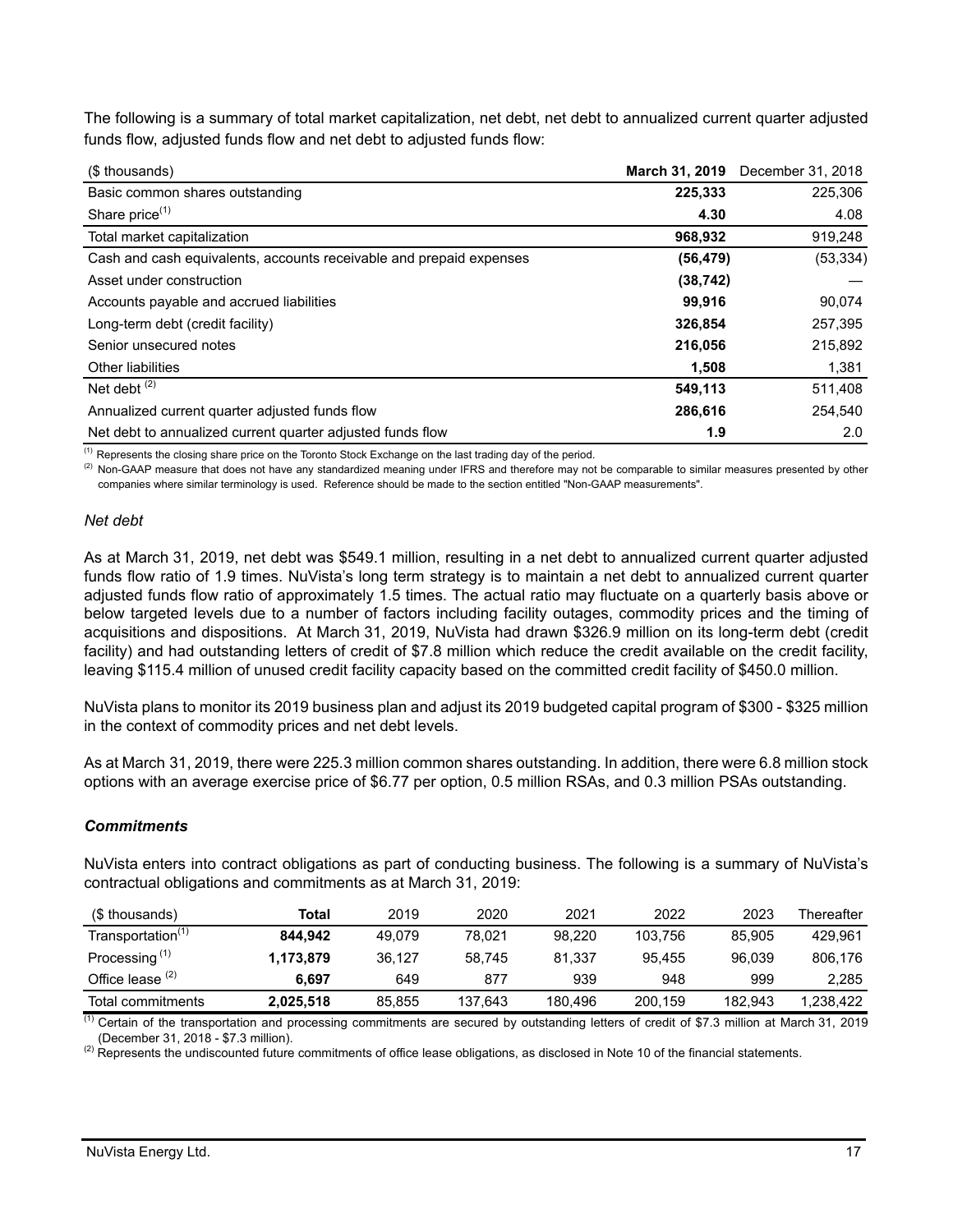# *Off "balance sheet" arrangements*

NuVista has certain commitments which are reflected in the contractual obligations and commitments table, which were entered into in the normal course of operations. Transportation and processing commitments have been treated as operating leases whereby the payments are included in operating or transportation expenses.

### *Quarterly financial information*

The following table highlights NuVista's performance for the eight quarterly reporting periods from June 30, 2017 to March 31, 2019:

| (\$ thousands, except                  | 2019          |         | 2018    |               |         |         | 2017    |               |
|----------------------------------------|---------------|---------|---------|---------------|---------|---------|---------|---------------|
| per share amounts)                     | <b>Mar 31</b> | Dec 31  | Sep 30  | <b>Jun 30</b> | Mar 31  | Dec 31  | Sep 30  | <b>Jun 30</b> |
| Production (Boe/d)                     | 43.839        | 49.060  | 40.080  | 36,035        | 36.099  | 37,435  | 29.405  | 25,454        |
| Petroleum and natural gas<br>revenues  | 134.064       | 143.006 | 150.956 | 137,131       | 124.756 | 131.009 | 83.100  | 79,401        |
| Net earnings (loss)                    | (35, 927)     | 104.086 | 3,467   | 6,322         | 22.371  | 34,651  | (4,366) | 25,767        |
| Per basic share                        | (0.16)        | 0.46    | 0.02    | 0.04          | 0.13    | 0.20    | (0.03)  | 0.15          |
| Cash flow from operating<br>activities | 53.302        | 70.447  | 51.740  | 63,576        | 65.294  | 109.078 | 39.278  | 40,298        |
| Per basic share                        | 0.24          | 0.31    | 0.28    | 0.36          | 0.38    | 0.63    | 0.23    | 0.23          |
| Adjusted funds flow (1)                | 71.654        | 63,635  | 72.610  | 69,472        | 58,732  | 75,932  | 41.526  | 39,318        |
| Per basic share                        | 0.32          | 0.28    | 0.39    | 0.40          | 0.34    | 0.44    | 0.24    | 0.23          |

(1) Non-GAAP measure that does not have any standardized meaning under IFRS and therefore may not be comparable to similar measures presented by other companies where similar terminology is used. Reference should be made to the section entitled "Non-GAAP measurements".

NuVista's Montney production volumes have been increasing with substantially all of the Company's capital expenditures allocated to the Wapiti Montney area, related successful drilling and production performance, and asset acquisitions in that core area. Production from Wapiti Montney in 2019 is 99% of total production. Total Company production increases since 2016 have more than offset production sold in non core property dispositions. Over the prior eight quarters, quarterly revenue has been in a range of \$79.4 million to \$151.0 million with revenue primarily influenced by production volumes and commodity prices. Net earnings (losses) have been in a range of a net loss of \$35.9 million to net earnings of \$104.1 million with earnings primarily influenced by realized and unrealized gains and losses on financial derivatives, commodity prices, impairments, production volumes, and deferred income taxes.

## *Non-GAAP measurements*

The Company uses terms that are commonly used in the oil and natural gas industry, but do not have any standardized meaning as prescribed by IFRS and therefore may not be comparable with the calculations of similar measures for other entities. Management believes that the presentation of these non-GAAP measures provide useful information to investors and shareholders as the measures provide increased transparency and the ability to better analyze performance against prior periods on a comparable basis

The following list identifies the non-GAAP measures included in NuVista's MD&A, a description of how the measure has been calculated, a discussion of why management has deemed the measure to be useful and a reconciliation to the most comparable GAAP measure.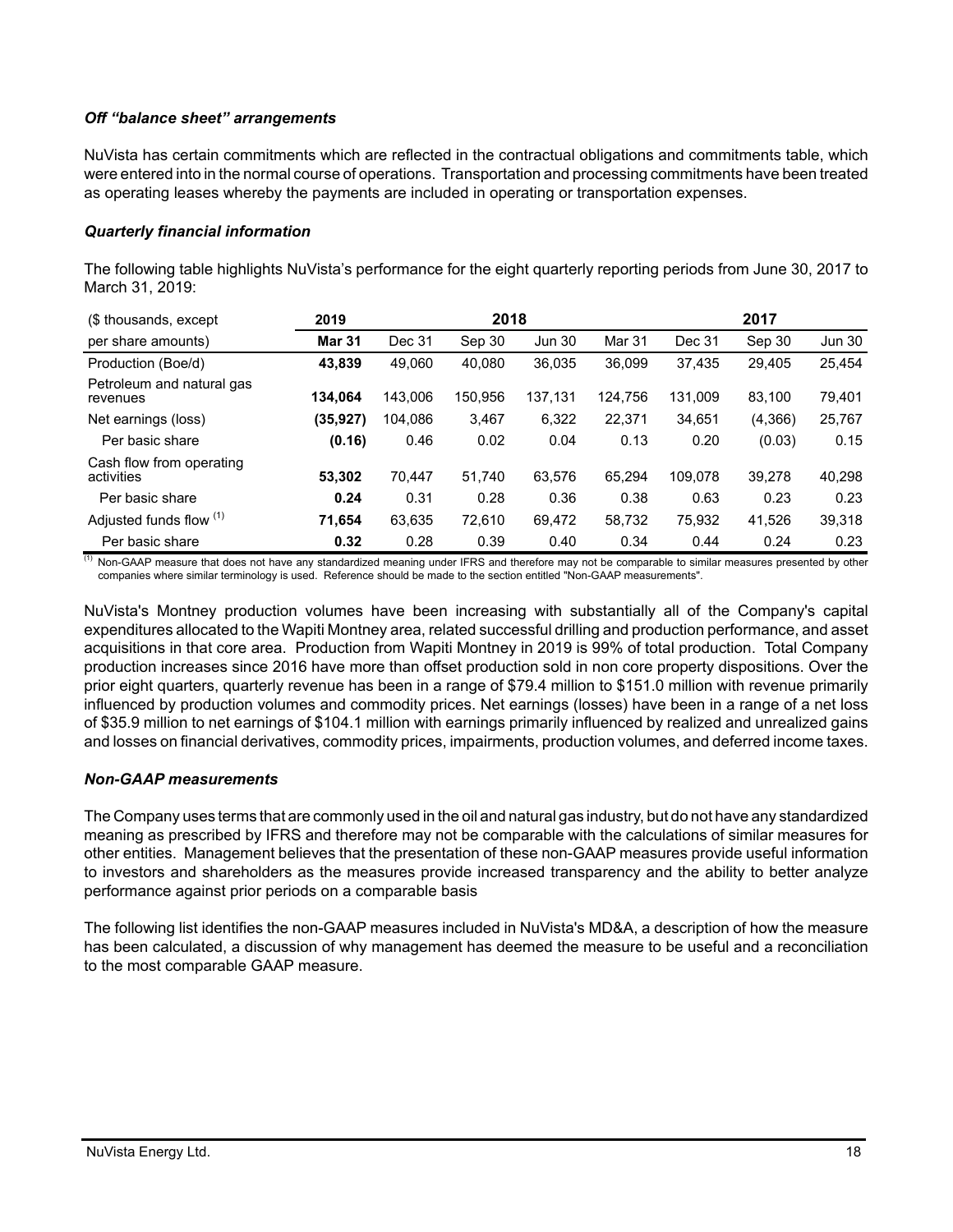# *Adjusted funds flow*

NuVista has calculated adjusted funds flow based on cash flow provided by operating activities, excluding changes in non-cash working capital, asset retirement expenditures and environmental remediation recovery, as management believes the timing of collection, payment, and occurrence is variable and by excluding them from the calculation, management is able to provide a more meaningful measure of NuVista's operations on a continuing basis. More specifically, expenditures on asset retirement obligations may vary from period to period depending on the Company's capital programs and the maturity of its operating areas, while environmental remediation recovery relates to an incident that management doesn't expect to occur on a regular basis. The settlement of asset retirement obligations is managed through NuVista's capital budgeting process which considers its available adjusted funds flow.

Adjusted funds flow as presented is not intended to represent operating cash flow or operating profits for the period nor should it be viewed as an alternative to cash flow from operating activities, per the statement of cash flows, net earnings (loss) or other measures of financial performance calculated in accordance with GAAP. Adjusted funds flow per share is calculated based on the weighted average number of common shares outstanding consistent with the calculation of net earnings (loss) per share. Refer to Note 16 "Capital Management" in the financial statements.

NuVista considers adjusted funds flow to be a key measure that provides a more complete understanding of the Company's ability to generate cash flow necessary to finance capital expenditures, expenditures on asset retirement obligations, and meet its financial obligations.

The following table provides a reconciliation between the non-GAAP measure of adjusted funds flow to the more directly comparable GAAP measure of cash flow from operating activities:

|                                        | Three months ended March 31 |           |
|----------------------------------------|-----------------------------|-----------|
| (\$ thousands)                         | 2019                        | 2018      |
| Cash provided by operating activities  | 53,302                      | 65,294    |
| Add back:                              |                             |           |
| Asset retirement expenditures          | 12,678                      | 6,856     |
| Change in non-cash working capital (1) | 5.674                       | (13, 418) |
| Adjusted funds flow                    | 71.654                      | 58,732    |
| Adjusted funds flow per share, basic   | 0.32                        | 0.34      |
| Adjusted funds flow per share, diluted | 0.32                        | 0.34      |

 $(1)$  Refer to Note 20 "Supplemental cash flow information" in the financial statements.

## *Operating netback and Corporate netback ("netbacks")*

NuVista reports netbacks on a total dollar and per Boe basis. Operating netback is calculated as petroleum and natural gas revenues including realized financial derivative gains/losses, less royalties, transportation and operating expenses. Corporate netback is operating netback less general and administrative, deferred share units, interest and lease finance expense. Netbacks per Boe are calculated by dividing the netbacks by total production volumes sold in the period.

NuVista adopted IFRS 16 - *Leases* using the modified retrospective approach, whereby the cumulative effect of initially applying the standard was recognized as an increase to right-of-use assets with a corresponding increase to lease liabilities, with no impact to opening retained earnings. Prior year comparative information has not been restated.

Management feels both operating and corporate netbacks are key industry benchmarks and measures of operating performance for NuVista that assists management and investors in assessing NuVista's profitability, and are commonly used by other petroleum and natural gas producers. The measurement on a Boe basis assists management and investors with evaluating NuVista's operating performance on a comparable basis.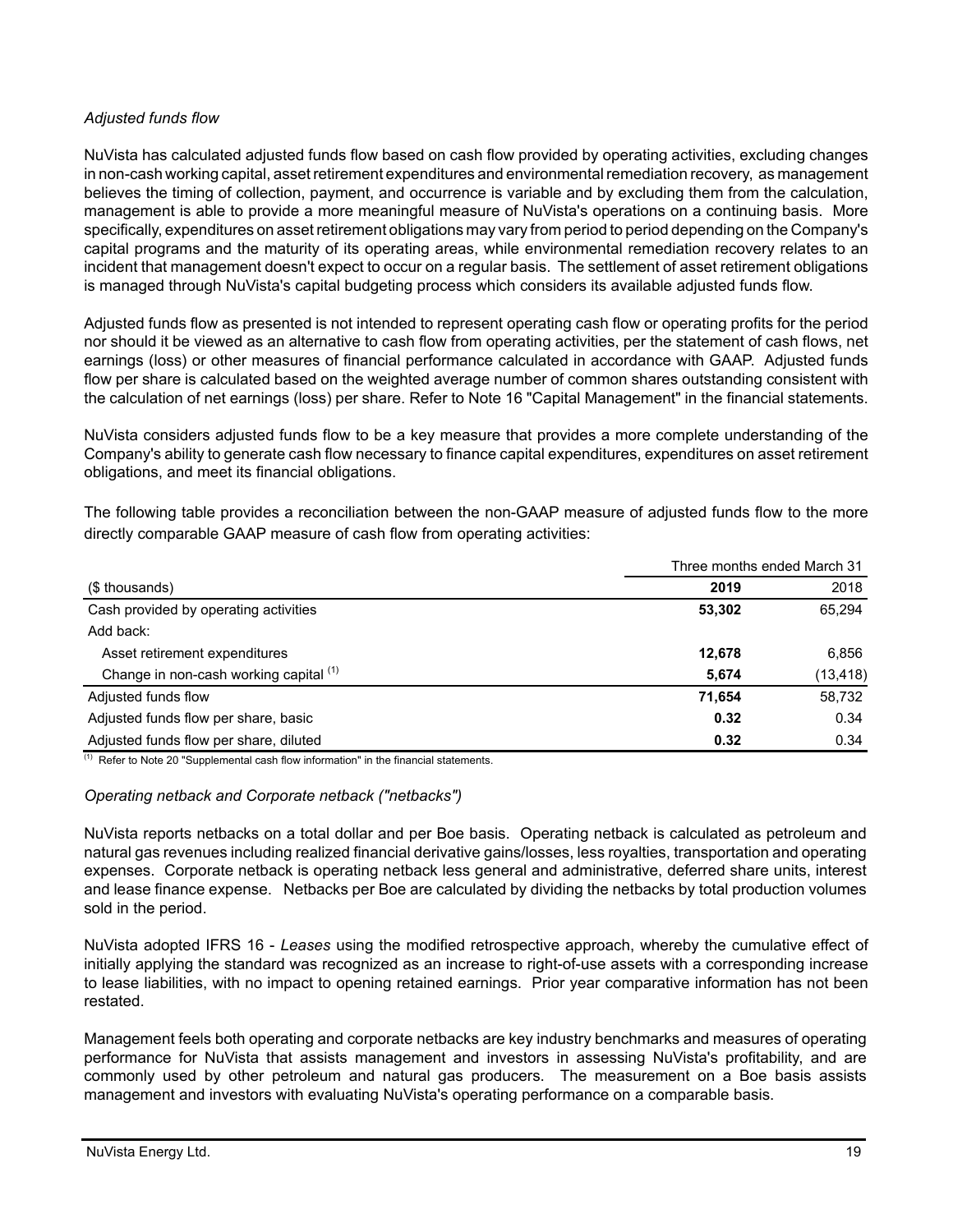The following table provides a reconciliation between the non-GAAP measures of operating and corporate netback to the most directly comparable GAAP measure of net earnings (loss) for the period:

|                                                      | Three months ended March 31 |           |
|------------------------------------------------------|-----------------------------|-----------|
| (\$ thousands)                                       | 2019                        | 2018      |
| Net earnings (loss) and comprehensive income (loss)  | (35, 927)                   | 22,371    |
| Add back:                                            |                             |           |
| Depletion, depreciation, amortization and impairment | 51,777                      | 36,879    |
| <b>Exploration and evaluation</b>                    | 977                         |           |
| Gain on property dispositions                        | (1,934)                     |           |
| Share-based compensation                             | 1,547                       | 1,290     |
| Unrealized loss (gain) on financial derivatives      | 66,904                      | (11, 135) |
| Deferred income tax expense (recovery)               | (12,051)                    | 8,806     |
| General and administrative expenses                  | 4,217                       | 4,587     |
| Financing costs                                      | 7,464                       | 12,825    |
| Operating netback                                    | 82,974                      | 75,623    |
| Deduct:                                              |                             |           |
| General and administrative expenses                  | (4,217)                     | (4,587)   |
| Deferred share units recovery (expense)              | (127)                       | 117       |
| Interest and lease finance expense                   | (6,976)                     | (12, 421) |
| Corporate netback                                    | 71,654                      | 58,732    |

# *Capital expenditures*

Capital expenditures are equal to cash flow used in investing activities, excluding changes in non-cash working capital and asset under construction. Any expenditures on the asset under construction are being refunded to NuVista and are therefore included under current assets. NuVista considers capital expenditures to be a useful measure of cash flow used for capital reinvestment.

The following table provides a reconciliation between the non-GAAP measure of capital expenditures to the most directly comparable GAAP measure of cash flow used in investing activities for the period:

|                                        |            | Three months ended March 31 |  |  |
|----------------------------------------|------------|-----------------------------|--|--|
| (\$ thousands)                         | 2019       | 2018                        |  |  |
| Cash flow used in investing activities | (122, 642) | (82, 610)                   |  |  |
| Changes in non-cash working capital    | (12,663)   | (32,610)                    |  |  |
| Asset under construction               | 38,742     |                             |  |  |
| Proceeds on property dispositions      | (14)       |                             |  |  |
| Capital expenditures                   | (96, 577)  | (115, 220)                  |  |  |

## *Net debt*

NuVista has calculated net debt based on cash and cash equivalents, accounts receivable and prepaid expenses, accounts payable and accrued liabilities, asset under construction, long term debt (credit facility) and senior unsecured notes.

Net debt is used by management to provide a more complete understanding of the Company's capital structure and provides a key measure to assess the Company's liquidity. Management has excluded the current and long term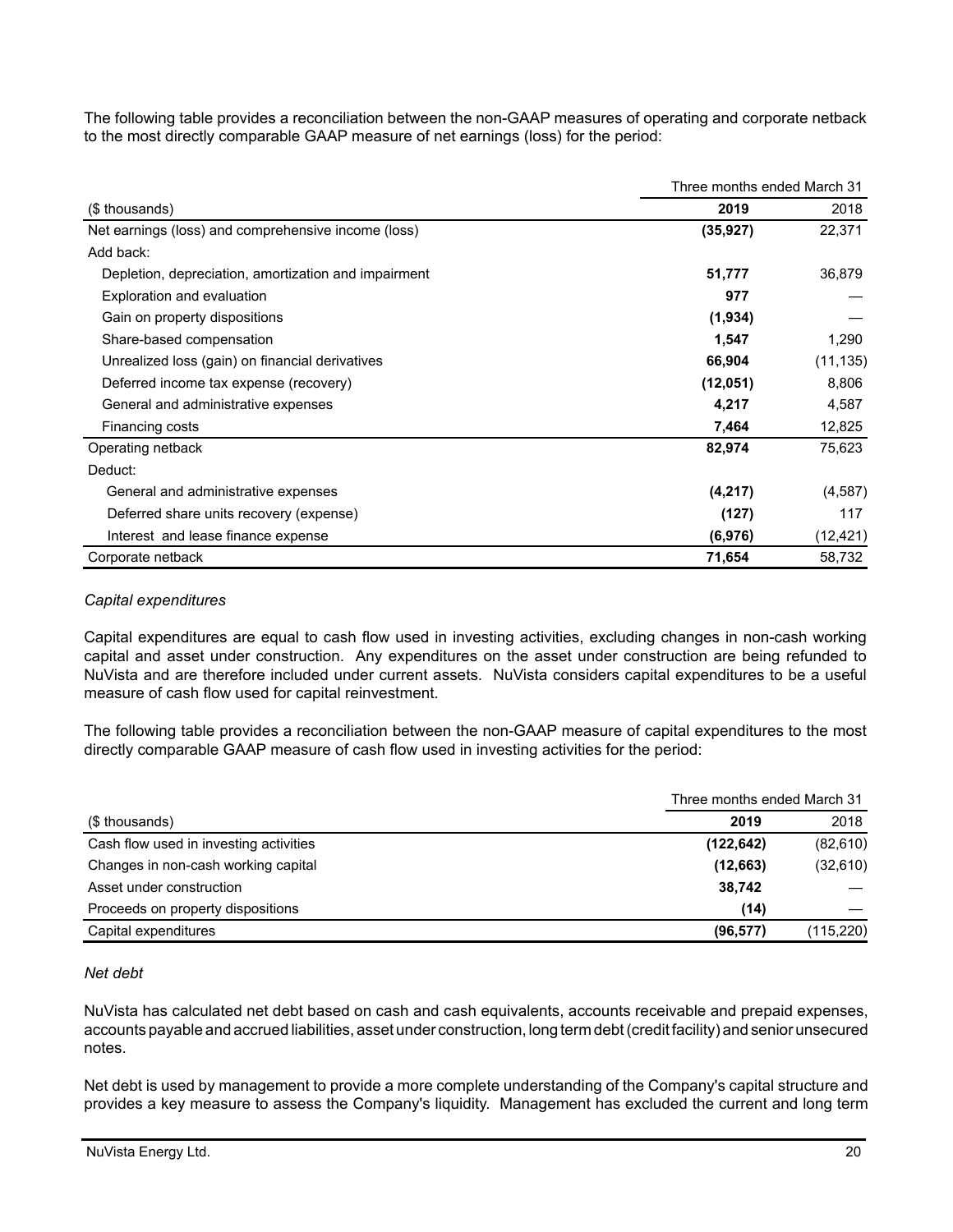financial instrument commodity contracts as they are subject to a high degree of volatility prior to ultimate settlement. Similarly, management has excluded the current and long term portion of asset retirement obligations as these are estimates based on management's assumptions and subject to volatility based on changes in cost and timing estimates, the risk-free rate and inflation rate.

The following table shows the composition of the non-GAAP measure of net debt with GAAP components from the balance sheet:

| (\$ thousands)                                                      |           | March 31, 2019 December 31, 2018 |
|---------------------------------------------------------------------|-----------|----------------------------------|
| Cash and cash equivalents, accounts receivable and prepaid expenses | (56, 479) | (53, 334)                        |
| Asset under construction                                            | (38, 742) |                                  |
| Accounts payable and accrued liabilities                            | 99.916    | 90,074                           |
| Long-term debt (credit facility)                                    | 326,854   | 257,395                          |
| Senior unsecured notes                                              | 216,056   | 215,892                          |
| Other liabilities                                                   | 1.508     | 1,381                            |
| Net debt                                                            | 549,113   | 511,408                          |

## *Critical accounting estimates*

Management is required to make judgments, estimates and assumptions that affect the application of accounting policies and the reported amounts of assets, liabilities, income and expenses. Actual results may differ from these estimates. Estimates and underlying assumptions are reviewed on an ongoing basis. Revisions to accounting estimates are recognized in the year in which the estimates are revised and in any future years affected.

The following are critical judgments that management has made in the process of applying accounting policies that have the most significant effect on the financial statements:

(i) Cash generating units

Cash generating units ("CGUs") are defined as the lowest grouping of integrated assets that generate identifiable cash inflows that are largely independent of the cash inflows of other assets or group of assets. The classification of assets into CGUs requires significant judgment and interpretations with respect to the integration between assets, the existence of active markets, external users, shared infrastructures and the way in which management monitors the Company's operations.

(ii) Impairment indicators

Judgments are required to assess when impairment indicators exist and impairment testing is required. In determining the recoverable amount of assets, in the absence of quoted market prices, impairment tests are based on estimates of reserves, production rates, future oil and natural gas prices, future costs, discount rates and other relevant assumptions.

(iii) Exploration and evaluation assets

The application of the Company's accounting policy for exploration and evaluation assets requires management to make certain judgments in determining whether it is likely that future economic benefits exist when activities have not generally reached a stage where technical feasibility and commercial viability can be reasonably determined.

The following are key estimates and their assumptions made by management affecting the measurement of balances and transactions in the financial statements: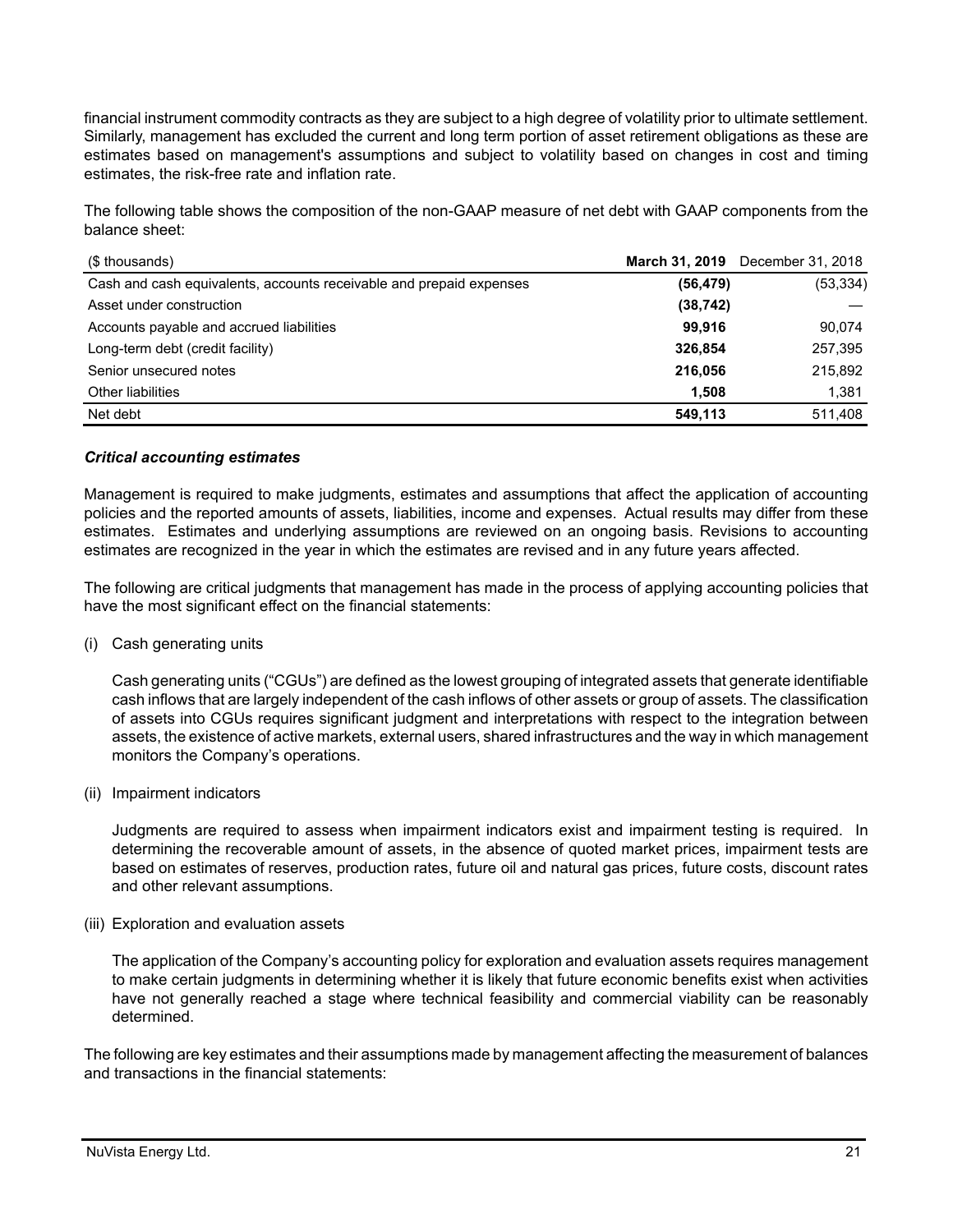#### (iv) Reserve estimates

Oil and natural gas reserves are used in the calculation of depletion, impairment and impairment reversals. Reserve estimates are based on engineering data, estimated future prices and costs, expected future rates of production and the timing of future capital expenditures, all of which are subject to many uncertainties and interpretations. The Company expects that, over time, its reserve estimates will be revised upward or downward based on updated information such as the results of future drilling, testing and production levels and changes in commodity prices.

### (v) Asset retirement obligations

Asset retirement obligations are recognized for the future decommissioning and restoration of property, plant and equipment. These obligations are based on estimated costs, which take into account the anticipated method and extent of restoration and technological advances. Actual costs are uncertain and estimates can vary as a result of changes to relevant laws and regulations, the emergence of new technology, operating experience and prices. The expected timing of future decommissioning and restoration may change due to certain factors, including reserve life. Changes to assumptions related to future expected costs, discount rates and timing may have a material impact on the amounts presented.

#### (vi) Income taxes

Tax interpretations, regulations and legislation in the various jurisdictions in which the Company and its subsidiaries operate are subject to change. The deferred tax asset or liability is based on estimates as to the timing of the reversal of temporary differences, substantively enacted tax rates and the likelihood of assets being realized.

#### (vii) Business combinations

Business combinations are accounted for using the acquisition method of accounting when the assets acquired meet the definition of a business combination in accordance with IFRS. The determination of fair value assigned to assets acquired and liabilities assumed requires management to make assumptions and estimates about future events. The assumptions and estimates with respect to determining the fair value of oil and gas properties and E&E assets acquired include estimates of reserves acquired, forecast benchmark commodity prices and discount rates used to present future cash flows. Changes in any of these assumptions or estimates used in determining the fair value of assets acquired and liabilities assumed could impact the amounts assigned to assets, liabilities, goodwill or bargain purchase.

## *Update on financial reporting matters*

## *Adopted new accounting standards*

#### *Leases*

NuVista adopted IFRS 16 - *Leases* ("IFRS 16") on January 1, 2019. IFRS 16 introduces a single recognition and measurement model for leases which requires a right-of-use asset and lease liability to be recognized on the balance sheet for contracts that are, or contain, a lease.

NuVista adopted IFRS 16 using the modified retrospective approach, whereby the cumulative effect of initially applying the standard was recognized as an increase to right-of-use assets with a corresponding increase to lease liabilities.

On adoption of IFRS 16, the Company has recognized lease liabilities in relation to all lease arrangements measured at the present value of the remaining lease payments from commitments disclosed as at December 31, 2018, adjusted by commitments in relation to arrangements not containing leases, short-term and low-value leases, and discounted using the Company's incremental borrowing rate as of January 1, 2019. The associated right-of-use assets were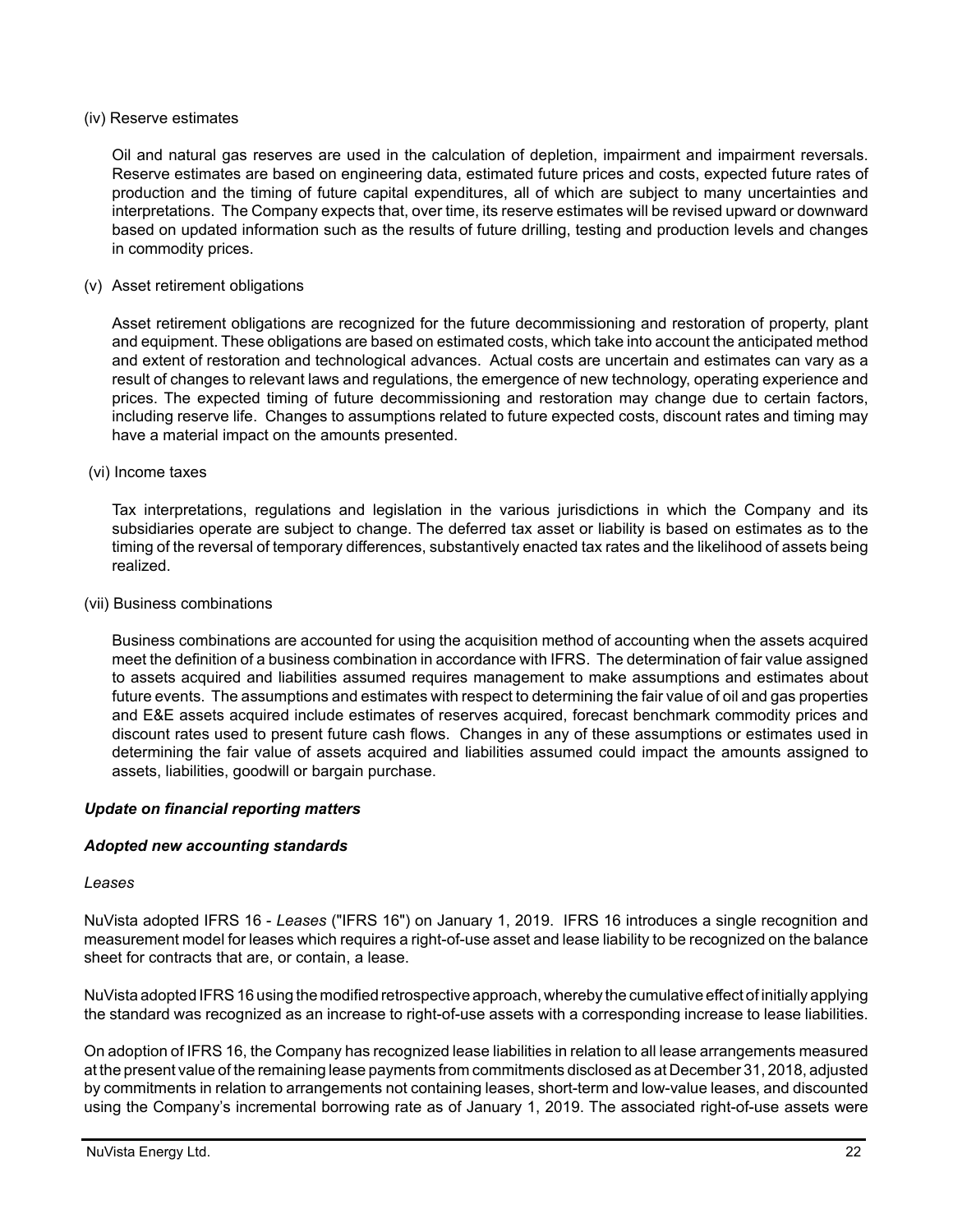measured at the amount equal to the lease liability on January 1, 2019, with no impact on retained earnings. The weighted average incremental borrowing rate used to determine the lease liability at adoption was 5.5%. The rightof-use assets and lease liabilities recognized relate to the Company's head office lease in Calgary, and the field office lease in Grande Prairie.

## *Disclosure controls and internal controls over financial reporting*

NuVista's President and Chief Executive Officer ("CEO") and Vice President, Finance and Chief Financial Officer ("CFO") are responsible for establishing and maintaining disclosure controls and procedures and internal controls over financial reporting as defined in National Instrument 52-109. NuVista's CEO and CFO have designed disclosure controls and procedures, or caused them to be designed under their supervision, to provide reasonable assurance that information required to be disclosed by NuVista in its filings or other reports filed or submitted by it under securities legislation is recorded, processed, summarized and reported within the time periods specified in the securities legislation and is accumulated and communicated to NuVista's management, including its certifying officers, as appropriate to allow timely decisions regarding required disclosure. The CEO and CFO have concluded, based on their evaluation as of the end of the period covered by the interim and annual filings that the Company's disclosure controls and procedures are effective.

The CEO and CFO have also designed internal controls over financial reporting, or caused them to be designed under their supervision, to provide reasonable assurance regarding the reliability of NuVista's financial reporting and the preparation of financial statements for external purposes in accordance with GAAP and includes those policies and procedures that:

(a) pertain to the maintenance of records that in reasonable detail accurately and fairly reflect the transactions and dispositions of the assets of NuVista;

(b) are designed to provide reasonable assurance that transactions are recorded as necessary to permit preparation of the financial statements in accordance with GAAP, and that receipts and expenditures of NuVista are being made only in accordance with authorizations of management and directors of NuVista; and

(c) are designed to provide reasonable assurance regarding prevention or timely detection of unauthorized acquisition, use or disposition of NuVista's assets that could have a material effect on the annual financial statements.

NuVista has designed its internal controls over financial reporting based on the Committee of Sponsoring Organizations of the Treadway Commission (2013). During the three months ended March 31, 2019, there have been no changes to NuVista's internal controls over financial reporting that have materially or are reasonably likely to materially affect the internal controls over financial reporting; the CEO and CFO have concluded that the internal controls over financial reporting are effective.

Because of their inherent limitations, disclosure controls and procedures and internal control over financial reporting may not prevent or detect misstatements, error or fraud. Control systems, no matter how well conceived or operated, can provide only reasonable, not absolute assurance, that the objectives of the control system are met.

#### *Assessment of business risks*

The following are the primary risks associated with the business of NuVista. Most of these risks are similar to those affecting others in the conventional oil and natural gas sector. NuVista's financial position and results of operations are directly impacted by these factors:

- Operational risk associated with the production of oil and natural gas;
- Operational risk associated with third party facility outages and downtime;
- Reserves risk with respect to the quantity and quality of recoverable reserves;